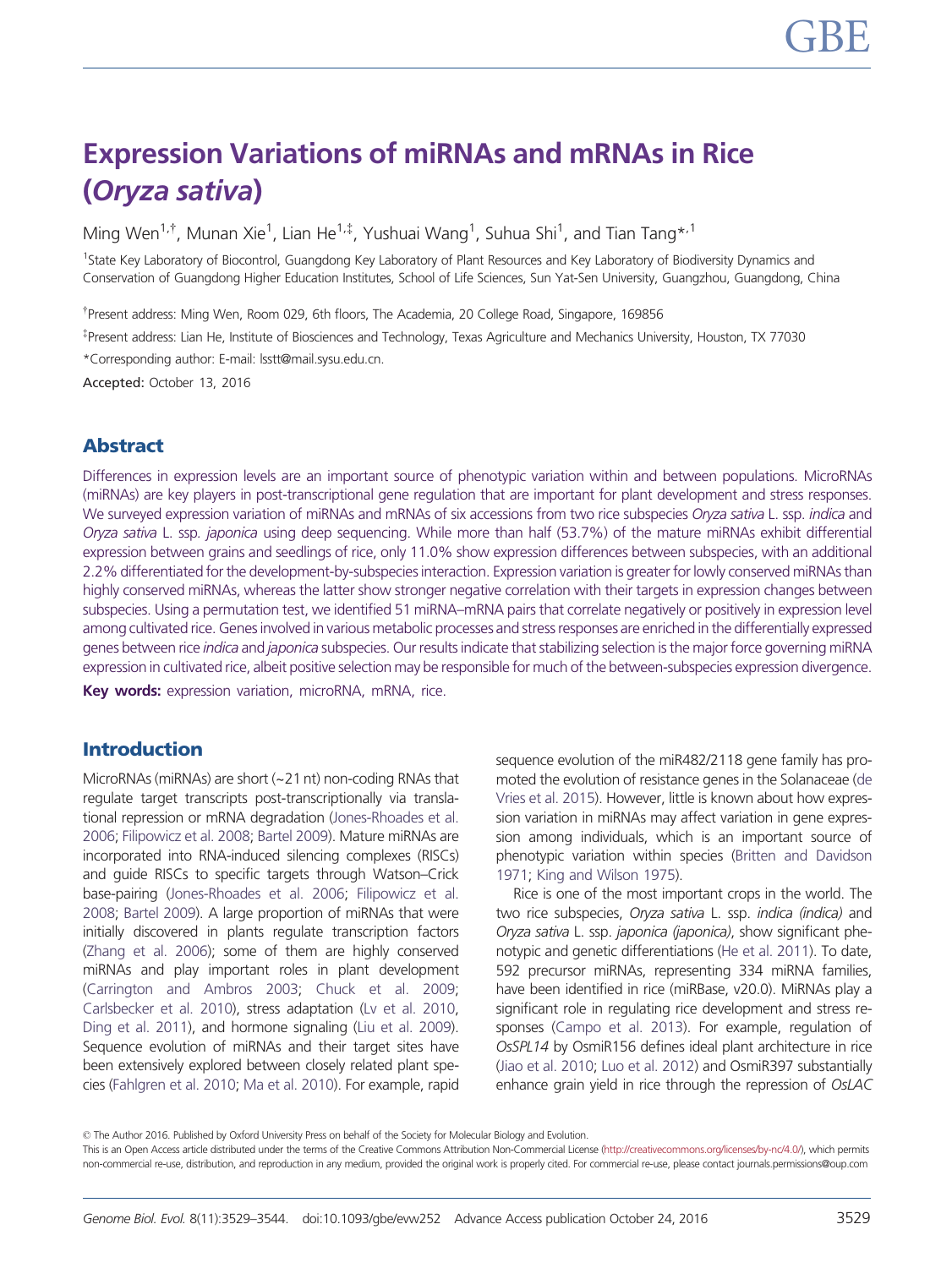[\(Zhang et al. 2013](#page-15-0)). Moreover, differential expression of miRNAs was reported among japonica cv. Nipponbare and indica cv. 93-11, probably playing roles in heterosis ([Chen](#page-13-0) [et al. 2010](#page-13-0)). However, variation in miRNA expression among rice accessions and its effects on target and global gene expression remain largely unknown.

Here, we surveyed the expression variation in miRNAs and mRNAs among six rice accessions (three from each of indica and *japonica* subspecies) using RNA-seq. In contrast to extensive differential miRNA expression between developmental stages, only a few miRNAs showed expression differences between indica and japonica subspecies of rice. Highly conserved miRNAs exhibited less expression variation but repressed target gene expression more strongly than lowly conserved miRNAs. Our analysis also identified significantly correlated miRNA–mRNA pairs that differed in expression levels among indica and japonica cultivars, which may be candidates for adaptive regulatory evolution underlying indica–japonica differentiation in cultivated rice.

## **Results**

#### Small RNA Data Processing and Expression Analysis of Rice miRNAs

Small RNA (sRNA) libraries of rice grains and seedlings were constructed and sequenced for three indica cultivars Khal Dawk Mali 105, Guangluai 4 and Rathuwee, and three japonica cultivars Taipei 309, Heukgyeong and Nipponbare individually. About 9–14 million short reads were obtained for each library, representing an average of 14,849,295 unique reads for indica grain library, 12,978,406 for japonica grain library, 9,924,065 for indica seedling library and 9,395,033 for japonica seedling library ([supplementary table S1](http://gbe.oxfordjournals.org/lookup/suppl/doi:10.1093/gbe/evw252/-/DC1), [Supplementary](http://gbe.oxfordjournals.org/lookup/suppl/doi:10.1093/gbe/evw252/-/DC1) [Material](http://gbe.oxfordjournals.org/lookup/suppl/doi:10.1093/gbe/evw252/-/DC1) online). About 94% of the sRNAs were 20–24 nucleotides (nts) in length, with 21 and 24 nt as the two major size classes [\(supplementary fig. S1,](http://gbe.oxfordjournals.org/lookup/suppl/doi:10.1093/gbe/evw252/-/DC1) [Supplementary Material](http://gbe.oxfordjournals.org/lookup/suppl/doi:10.1093/gbe/evw252/-/DC1) online). In plants, most miRNAs are 21-nt in length while 24-nt sRNAs consist mainly of sRNAs that are associated with repeats and transposable elements (TEs) [\(Axtell 2013](#page-13-0)). These results indicate that rice has a highly complex sRNA population to which repetitive sequences are the major contributors ([Zhu et al. 2008\)](#page-15-0). Small reads matching rice plastid DNA, structural noncoding RNAs (ncRNAs), and repetitive sequences were removed before miRNA annotation. On average, only a small portion of the total reads were mapped to the chloroplast (6.64%) or mitochondria (1.71%) genome, whereas short reads matching ncRNAs and repetitive sequences accounted for 49.3% and 14% of the total reads, respectively. While the sRNAs belonging to the above categories showed an uniform distribution among all 12 libraries, the proportion of signatures that matched miRNA precursors were consistently higher in seedlings (31.3%) than in grain (3.8%), consistent with a previous report ([Xue et al. 2009\)](#page-15-0).

To date, 592 rice miRNAs representing 334 families have been registered in the miRBase database (v20.0). Among them, 22 miRNA families were found conserved in both monocots and eudicots previously [\(Cuperus et al. 2011\)](#page-13-0). We denoted these miRNA families as highly conserved miRNAs and the others as lowly conserved miRNAs in this study. MiRNAs were considered to be expressed by requiring at least ten raw reads in all three accessions from the same developmental stage and the same subspecies. As a result, a total of 272 mature miRNAs were expressed among the 12 libraries, comprising 111 highly conserved miRNAs and 161 lowly conserved miRNAs ([table 1\)](#page-2-0). The expression level of each mature miRNA was measured as Reads Per Million (RPM). A pairwise comparison of log2(RPM) of all miRNAs across the 12 libraries demonstrated the measurement of miRNA expression is highly reproducible between biological replicates in our data (Pearson's correlation,  $r = 0.86 - 0.97$ ; [supplementary fig. S2](http://gbe.oxfordjournals.org/lookup/suppl/doi:10.1093/gbe/evw252/-/DC1), [Supplementary Material](http://gbe.oxfordjournals.org/lookup/suppl/doi:10.1093/gbe/evw252/-/DC1) online). In addition, we also predicted 20 novel miRNAs using the criteria for plant miRNA annotation ([Meyers et al. 2008](#page-14-0)). Most of these novel miRNAs exhibited developmental stage- or subspecies-specific expression and were predicted to regulate 12 target genes ([supplementary table S3,](http://gbe.oxfordjournals.org/lookup/suppl/doi:10.1093/gbe/evw252/-/DC1) [Supplementary Material](http://gbe.oxfordjournals.org/lookup/suppl/doi:10.1093/gbe/evw252/-/DC1) online).

### Highly Conserved miRNAs Exhibit More Stable Expression than the Lowly Conserved miRNAs

We first explored the miRNA expression variation across the 12 samples by hierarchical clustering [\(fig. 1](#page-2-0)A). Dendrogram classification grouped the samples first by subspecies (indica– japonica) and then by developmental stage (grain-seedling), indicating that rice miRNA expression, which is largely remodeled between the different developmental stages, exhibits a relatively small difference between the two subspecies. The mature miRNAs were clustered into several clades [\(fig. 1](#page-2-0)A). MiRNAs from the basal clades showed high expression levels with similar expression profiles across rice cultivars from different developmental stages and subspecies; most of them are highly conserved miRNAs, including miR156, miR164, miR166, miR167 and miR168, and two are lowly conserved miR535 and miR5794. In contrast, the majority of miRNAs showed grain- or seedling-biased expression between developmental stages. A number of miRNA families, including miR1861, miR1868, miR319, as well as miR444, exhibited higher expression in grains, whereas other miRNAs, such as members of the miR160, miR169, miR172, and miR529 families, mainly showed increased expression in seedlings. These stage-biased miRNAs are promising candidates for developmental regulation in rice [\(fig. 1](#page-2-0)A and [supplementary table S2,](http://gbe.oxfordjournals.org/lookup/suppl/doi:10.1093/gbe/evw252/-/DC1) [Supplementary Material](http://gbe.oxfordjournals.org/lookup/suppl/doi:10.1093/gbe/evw252/-/DC1) online). Using a Log-linear Poisson Regression model (see

Methods), 146 (53.7%), 30 (11.0%), and 6 (2.2%) of the 272 expressed mature miRNAs exhibited significantly differential expression for the factors developmental stage, subspecies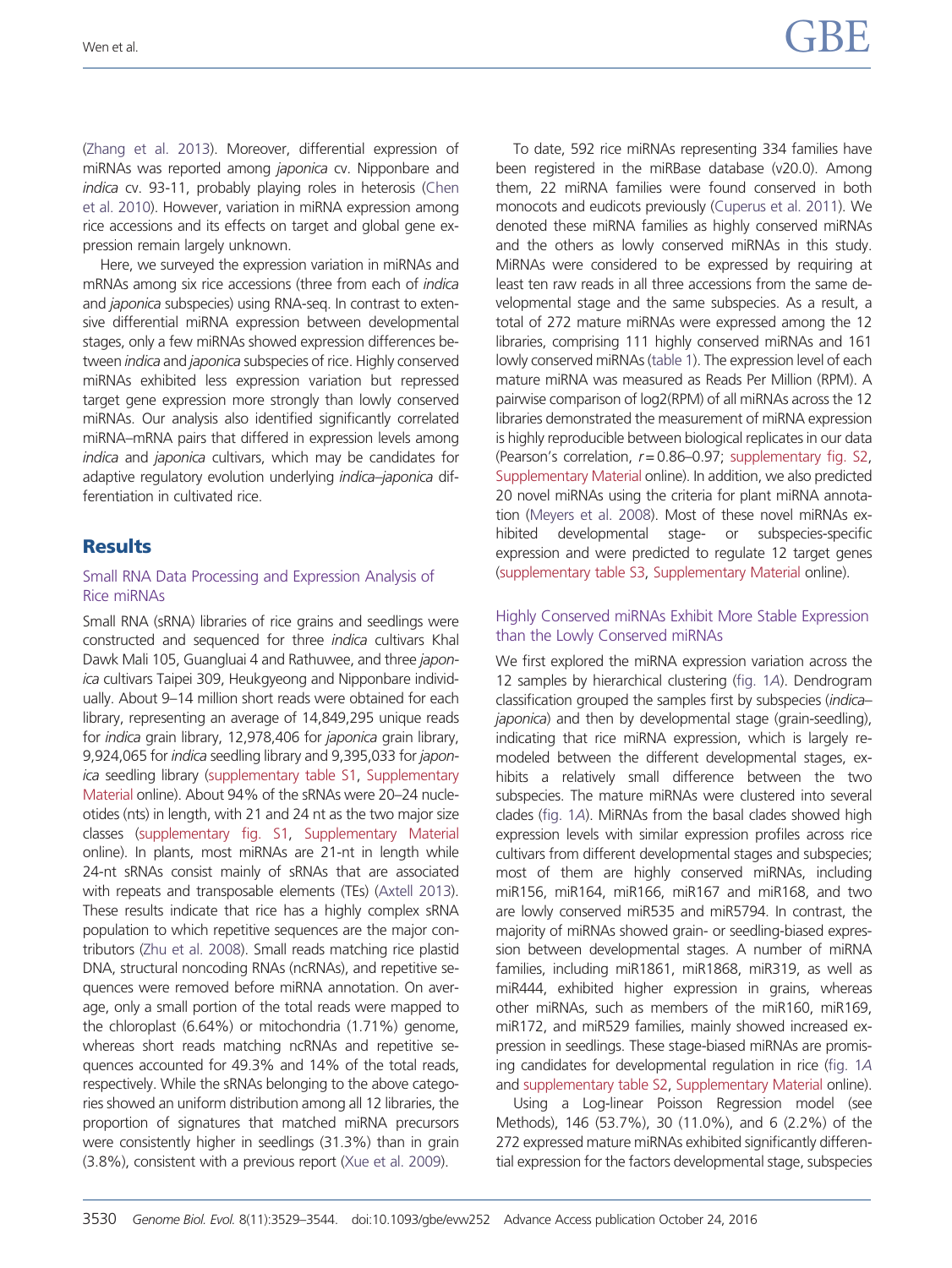## <span id="page-2-0"></span>Table 1

Summary of Differentially Expressed miRNA Families

| <b>Effect</b>                   | Highly Conserved $(n = 111)$ | Lowly Conserved $(n = 161)$ | Total $(n = 272)$ |
|---------------------------------|------------------------------|-----------------------------|-------------------|
| Developmental stage             | 64 (57.7%)                   | 82 (50.9%)                  | 146 (53.7%)       |
| Subspecies                      | $2(1.8\%)$                   | 28 (17.4%)                  | 30 (11.0%)        |
| Development $\times$ Subspecies | $0(0\%)$                     | 6(3.7%)                     | $6(2.2\%)$        |

Note.—MiRNAs with fold change  $\geq$  and FDR  $\leq$  0.05 are defined as differentially expressed.



FIG. 1.—Expression variation of known miRNAs in rice. (A) Heat map and unsupervised hierarchical clustering of known miRNA expression. The color key represented the scale of the relative expression levels of the miRNAs (log2 RPM). KDM: indica cv. Khal Dawk Mali 105; GLA4: indica cv. Guangluai 4; PATH: indica cv. Rathuwee; TP309: japonica cv. Taipei 309; HEUK: japonica cv.Heukgyeong; NIPP: japonica cv.Nipponbare. (B, C) Scatter plot of differentially expressed highly conserved (B) and lowly conserved (C) miRNAs. A generalized Poisson-regression linear model was used to identify the differentially expressed miRNAs for the factors of development, subspecies, and development-by-subspecies interaction. MiRNAs with fold change $\geq$  2 and FDR  $\leq$  0.05 are denoted as significantly differentially expressed. Mature miRNAs that show no differential expression (black) or show significant differential expression between subspecies (green), developmental stage (blue) and both (red) are indicated by circles in different colors, while those with differential expression for the additional factor of development-by-subspecies interaction are indicated by crosses with the same color setting.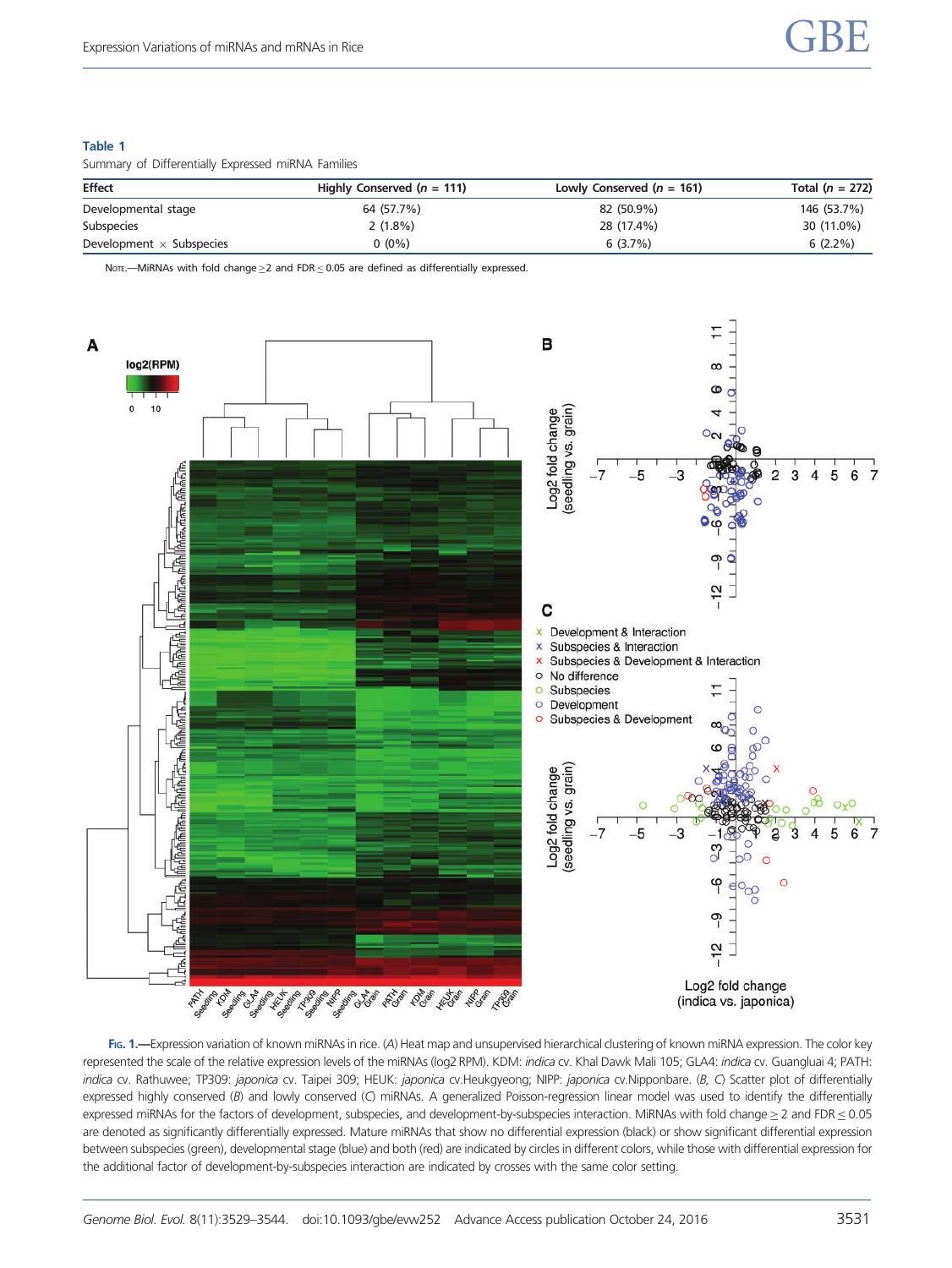and development-by-subspecies interaction (fold change  $\geq$  2,  $FDR < 0.05$ ), respectively [\(table 1](#page-2-0)). These miRNAs were considered to play important roles in regulating rice development or subspecies differentiation. For example, miR159a-f showed a grain-biased expression [\(supplementary table S2,](http://gbe.oxfordjournals.org/lookup/suppl/doi:10.1093/gbe/evw252/-/DC1) [Supplementary Material](http://gbe.oxfordjournals.org/lookup/suppl/doi:10.1093/gbe/evw252/-/DC1) online) and is involved in ABA-mediated responses in the hormonal and abiotic stress signaling networks ([Reyes and Chua 2007](#page-14-0)); members of miR156, miR166, miR169, miR171, and miR444 families showed a leaf-biased expression ([supplementary table S2,](http://gbe.oxfordjournals.org/lookup/suppl/doi:10.1093/gbe/evw252/-/DC1) [Supplementary Material](http://gbe.oxfordjournals.org/lookup/suppl/doi:10.1093/gbe/evw252/-/DC1) online) and are known to play defensive roles against stress by targeting transcription factors [\(Macovei et al. 2012](#page-14-0)).

When grouping the mature miRNAs according to their conservation, expression variation was less prominent in highly conserved miRNAs [\(fig. 1](#page-2-0)B) than lowly conserved miRNAs [\(fig. 1C\)](#page-2-0). Only 1.8% (2/111) of highly conserved miRNAs were differentially expressed between subspecies while the proportion was 17.4% (28/161) for lowly conserved miRNAs. An additional 50.9% (82/161) and 3.7% (6/161) of lowly conserved miRNAs were also differentially expressed between developmental stages or development-by-subspecies interaction ([table 1](#page-2-0) and fig. 2A). Furthermore, magnitudes of the expression fold changes are much higher for lowly con-served miRNAs than highly conserved miRNAs [\(fig. 1](#page-2-0)B vs. [C](#page-2-0) and fig. 2B). These results strongly suggest that variation in expression is higher for the less conserved miRNAs than for the more conserved miRNAs found in both monocots and dicots. A possible explanation for this result is that conserved miRNAs are processed better from their foldback structures [\(Shen et al.](#page-15-0) [2011](#page-15-0)). Another explanation could also be that conserved miRNAs are under strong functional constraints ([Cuperus](#page-13-0) [et al. 2011\)](#page-13-0). Using qRT-PCR, we validated the differential expression between subspecies for eight out of nine lowly conserved miRNAs in rice seedlings but not for the highly conserved miR166j-5p due to its low expression ([supplemen](http://gbe.oxfordjournals.org/lookup/suppl/doi:10.1093/gbe/evw252/-/DC1)[tary fig. S3](http://gbe.oxfordjournals.org/lookup/suppl/doi:10.1093/gbe/evw252/-/DC1)A and C).

#### Differential Expression of Transcriptome between Indica and Japonica Cultivars

To understand how miRNA expression may affect mRNA expression, we conducted RNA-seq for each of the seedling samples with  $30 \times$  coverage [\(supplementary table S1](http://gbe.oxfordjournals.org/lookup/suppl/doi:10.1093/gbe/evw252/-/DC1), [Supplementary Material](http://gbe.oxfordjournals.org/lookup/suppl/doi:10.1093/gbe/evw252/-/DC1) online). We report the results of the whole transcriptome analysis here and analyzed the expression correlation between miRNAs and targets with the transcriptome as a control in the next two sections. All reads were mapped to the *japonica* cv. Nipponbare genome [\(Kawahara](#page-14-0) [et al. 2013](#page-14-0)). Approximately 81% and 86% of the unique reads could be mapped to the reference genome for indica



FIG. 2.—Expression variation of the highly conserved and lowly conserved miRNAs between subspecies or developmental stages. (A) The proportions of differentially expressed miRNAs in both sets of the highly conserved and lowly conserved miRNAs. A generalized Poisson-regression linear model was used to identify the differentially expressed miRNAs for the factors of development, subspecies, and development-by-subspecies interaction. MiRNAs with fold change $\geq$  2 and FDR  $\leq$  0.05 are denoted as significantly differentially expressed. MiRNAs that show significantly differential expression between subspecies or interactions are enriched in the lowly conserved miRNAs (Fisher's Exact Test, P-value  $\ll$  0.01). (B) Fold changes in expression of the highly conserved and lowly conserved miRNAs between subspecies or developmental stages. The lowly conserved miRNAs exhibit significantly more variation in expression than the highly conserved miRNAs for both comparisons (Kolmogorov–Smirnov test,  $P$ -value  $\ll$  0.01).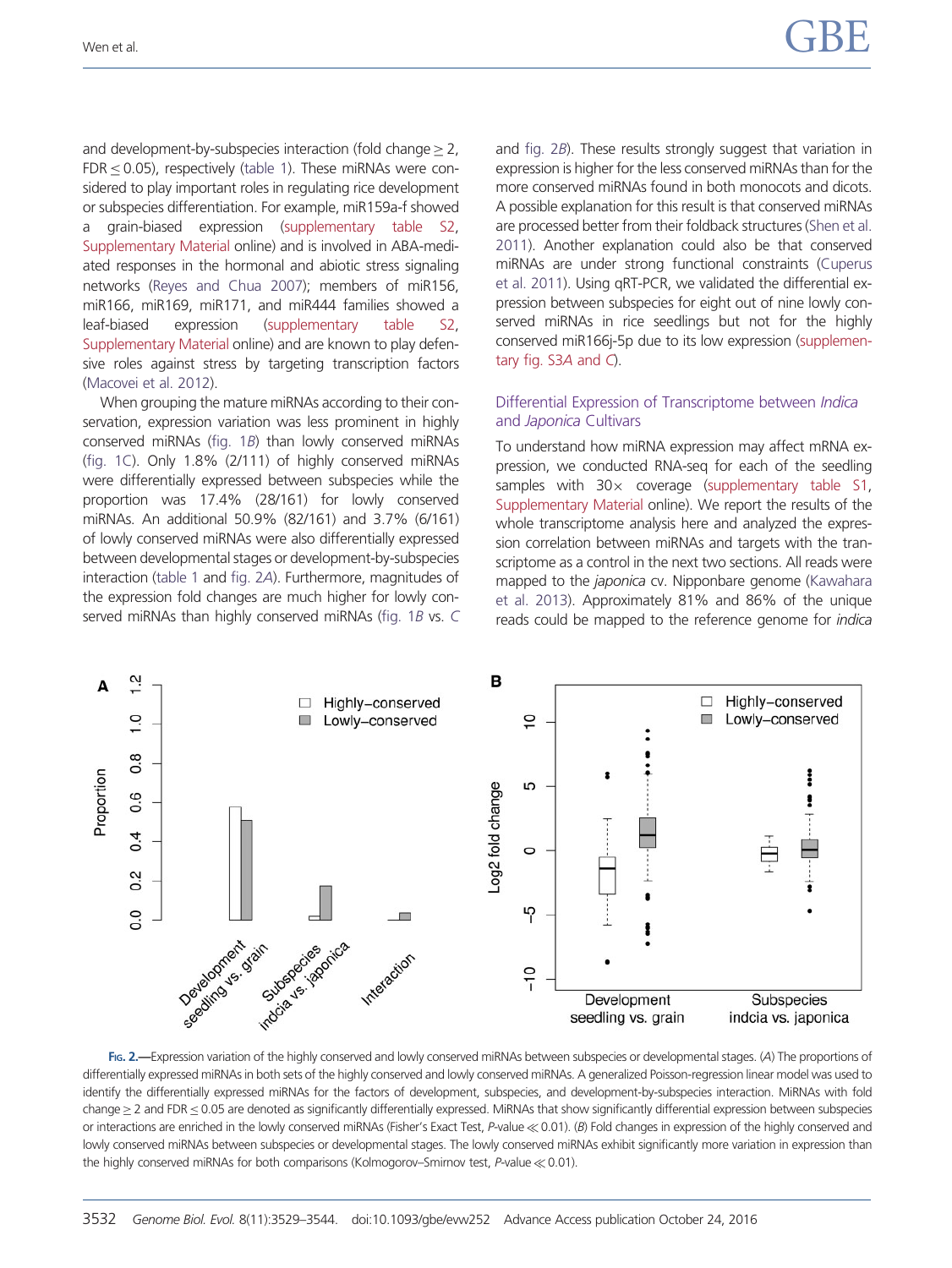and *japonica* cultivars, respectively. To allow differential expression analysis between rice subspecies, 32,044 homologous genes were identified between the genomes of japonica cv. Nipponbare and *indica* cv. 93-11 (see Methods), of which 18,288 were considered to be expressed, i.e., having more than ten raw reads across all three accessions from the same developmental stage and the same subspecies [\(supple](http://gbe.oxfordjournals.org/lookup/suppl/doi:10.1093/gbe/evw252/-/DC1)[mentary table S4,](http://gbe.oxfordjournals.org/lookup/suppl/doi:10.1093/gbe/evw252/-/DC1) [Supplementary Material](http://gbe.oxfordjournals.org/lookup/suppl/doi:10.1093/gbe/evw252/-/DC1) online). A regression comparison was then performed based on the expression level of these 18,288 expressed homologous genes. Among them, 2,530 genes (13.8%) were differentially expressed (fold-change  $\geq$  2 and FDR  $\leq$  5%) between the two rice subspecies, with 1,452 up-regulated in indica and 1,078 in japonica, respectively [\(supplementary fig. S4,](http://gbe.oxfordjournals.org/lookup/suppl/doi:10.1093/gbe/evw252/-/DC1) [Supplementary](http://gbe.oxfordjournals.org/lookup/suppl/doi:10.1093/gbe/evw252/-/DC1) [Material](http://gbe.oxfordjournals.org/lookup/suppl/doi:10.1093/gbe/evw252/-/DC1) online). To confirm the results of RNA-seq, we conducted qRT-PCR of ten experimentally validated or predicted miRNA targets and confirmed the differential expression patterns between rice subspecies in all the comparisons [\(supple](http://gbe.oxfordjournals.org/lookup/suppl/doi:10.1093/gbe/evw252/-/DC1)[mentary fig. S3](http://gbe.oxfordjournals.org/lookup/suppl/doi:10.1093/gbe/evw252/-/DC1)B and [C](http://gbe.oxfordjournals.org/lookup/suppl/doi:10.1093/gbe/evw252/-/DC1), [Supplementary Material](http://gbe.oxfordjournals.org/lookup/suppl/doi:10.1093/gbe/evw252/-/DC1) online).

The differentially expressed genes (DEGs) are significantly enriched in Gene Ontology categories, including "plasma membrane," "cell wall," "endoplasmic reticulum," and "extracellular region" for "Cellular Component", categories of molecular binding ("Hydrocarbon binding", "Oxyen binding", "protein binding" etc.) and enzyme activities ("hydrolase activity," "catalytic activity," "kinase activity" etc.) for "Molecular function," and "cellular process," "flower development," and many categories of metabolic process ("Secondary metabolic process," "lipid metabolic process," etc.) or response to stimuli and stress ("endogenous stimulus," "abiotic stimulus," and "biotic stimulus") for "Biological Process" [\(fig. 3](#page-5-0)A). Consistent with the GO analysis, DEGs are significantly enriched in the KEGG pathways related to secondary metabolites, such as "Glutathione metabolism" [\(sup](http://gbe.oxfordjournals.org/lookup/suppl/doi:10.1093/gbe/evw252/-/DC1)[plementary fig. S5](http://gbe.oxfordjournals.org/lookup/suppl/doi:10.1093/gbe/evw252/-/DC1)) and "starch and sucrose metabolism" [\(supplementary fig. S6](http://gbe.oxfordjournals.org/lookup/suppl/doi:10.1093/gbe/evw252/-/DC1), [Supplementary Material](http://gbe.oxfordjournals.org/lookup/suppl/doi:10.1093/gbe/evw252/-/DC1) online and [fig. 3](#page-5-0)B). The former is known to play important roles in plant stress tolerance [\(Noctor et al. 1998\)](#page-14-0), while the latter is presumably affecting the varietal difference of soluble sugar in different rice varieties ([Yang et al. 2014\)](#page-15-0). The over-representative KEGG pathways in DEGs also included "Plant–pathogen interaction" ([supplementary fig. S7,](http://gbe.oxfordjournals.org/lookup/suppl/doi:10.1093/gbe/evw252/-/DC1) [Supplementary Material](http://gbe.oxfordjournals.org/lookup/suppl/doi:10.1093/gbe/evw252/-/DC1) online) and "Plant hormone signal transduction" [\(supplemen](http://gbe.oxfordjournals.org/lookup/suppl/doi:10.1093/gbe/evw252/-/DC1)[tary fig. S8,](http://gbe.oxfordjournals.org/lookup/suppl/doi:10.1093/gbe/evw252/-/DC1) [Supplementary Material](http://gbe.oxfordjournals.org/lookup/suppl/doi:10.1093/gbe/evw252/-/DC1) online and [fig. 3](#page-5-0)B).

## MicroRNAs, Particularly Highly Conserved miRNAs, Show a Negatively-Correlated Expression Pattern with Their Direct Targets

As miRNAs negatively regulated target gene expression, one may expect to see negative correlation between expression of miRNAs and target mRNAs. To test this speculation, we performed correlation analyses either for all the miRNAs and their targets globally using the log2 fold changes of expression

between *indica* and *japonica* subspecies, or for individual miRNA-target pairs using their expression levels across six rice cultivars. We shall focus on the global analysis in this section and present the results of the individual analysis in the next. Such analyses were based on four target sets, including one predicted target set for all the expressed miRNAs (target set I; see "Methods" for rice miRNA target prediction) and three experimentally verified target sets by high-throughput degradome sequencing for japonica cv. Nipponbare (target sets II, III) or *indica* cv. 93-11 (target set IV) [\(Wu et al. 2009](#page-15-0); [Li et al. 2010](#page-14-0); [Zhou et al. 2010](#page-15-0)).

As for the global analysis, no correlation (Pearson's correlation hereafter, P-value =  $0.420$ ,  $r = -0.033$ ,  $n = 609$ ) was observed for all the expressed miRNAs and their predicted targets (target set I) [\(supplementary fig. S9](http://gbe.oxfordjournals.org/lookup/suppl/doi:10.1093/gbe/evw252/-/DC1)A, [Supplementary Material](http://gbe.oxfordjournals.org/lookup/suppl/doi:10.1093/gbe/evw252/-/DC1) online). However, when separating miRNAs according to their conservation, a weak but significant negative correlation was observed for the highly conserved miRNAs and their predicted targets (P-value =  $0.019$ ,  $r = -0.119$ ,  $n = 390$ ; [fig. 4](#page-6-0)A), but not for the lowly conserved miRNAs and targets ( $P$ -value = 0.611,  $r = 0.035$ ,  $n = 219$ ; [fig. 4](#page-6-0)B). The negative correlation in expression fold changes was highly significant for the co-expressed miRNAs and degradome-verified target set IV [\(Zhou et al.](#page-15-0) [2010](#page-15-0)) (*P*-value = 0.002,  $r = -0.364$ ,  $n = 68$ ; [fig. 4](#page-6-0)C), and nearly significant for target set II [\(Wu et al. 2009](#page-15-0)) (Pvalue = 0.121,  $r = -0.224$ ,  $n = 49$ ; [fig. 4](#page-6-0)D) and target set III (P-value =  $0.119$ ,  $r = -0.161$ ,  $n = 95$ ; [supplementary fig. S9](http://gbe.oxfordjournals.org/lookup/suppl/doi:10.1093/gbe/evw252/-/DC1)B, [Supplementary Material](http://gbe.oxfordjournals.org/lookup/suppl/doi:10.1093/gbe/evw252/-/DC1) online) [\(Li et al. 2010\)](#page-14-0). The extent of negative correlation seemed to be associated with the proportion of targets of highly conserved miRNAs in the analyzed target sets, which is 86%, 81%, and 91% for target set II, III, and IV, respectively. Taken together, the overall expression of miRNAs correlates negatively with the expression of their targets in rice, which is consistent with miRNA functions in guiding mRNA cleavage in plants ([Bartel 2004\)](#page-13-0). Highly conserved miRNAs exhibit less variation in expression but repress targets more strongly than lowly conserved miRNAs.

We then compared the *indica–japonica* expression differentiation of miRNAs relative to that of target genes using transcriptome as a control. Interestingly, the extent of differential expression between rice subspecies was much greater for miRNAs (median absolute fold change=0.630) than for the whole transcriptome (median absolute fold change = 0.263). Kolmogorov–Smirnov test (KS test) on the cumulative plot shows that the differences are highly significant (P-value  $\ll$  0.001; [supplementary fig. S10](http://gbe.oxfordjournals.org/lookup/suppl/doi:10.1093/gbe/evw252/-/DC1)A, [Supplementary Material](http://gbe.oxfordjournals.org/lookup/suppl/doi:10.1093/gbe/evw252/-/DC1) online). In contrast, the extent of differential expression was comparable between miRNA targets (median absolute fold change =0.279) and the transcriptome (median absolute fold change=0.263, [supplementary fig. S10](http://gbe.oxfordjournals.org/lookup/suppl/doi:10.1093/gbe/evw252/-/DC1)B, [Supplementary](http://gbe.oxfordjournals.org/lookup/suppl/doi:10.1093/gbe/evw252/-/DC1) [Material](http://gbe.oxfordjournals.org/lookup/suppl/doi:10.1093/gbe/evw252/-/DC1) online). Although lowly conserved miRNAs (median absolute fold change =0.677) were more variable in expression than highly conserved miRNAs (median absolute fold change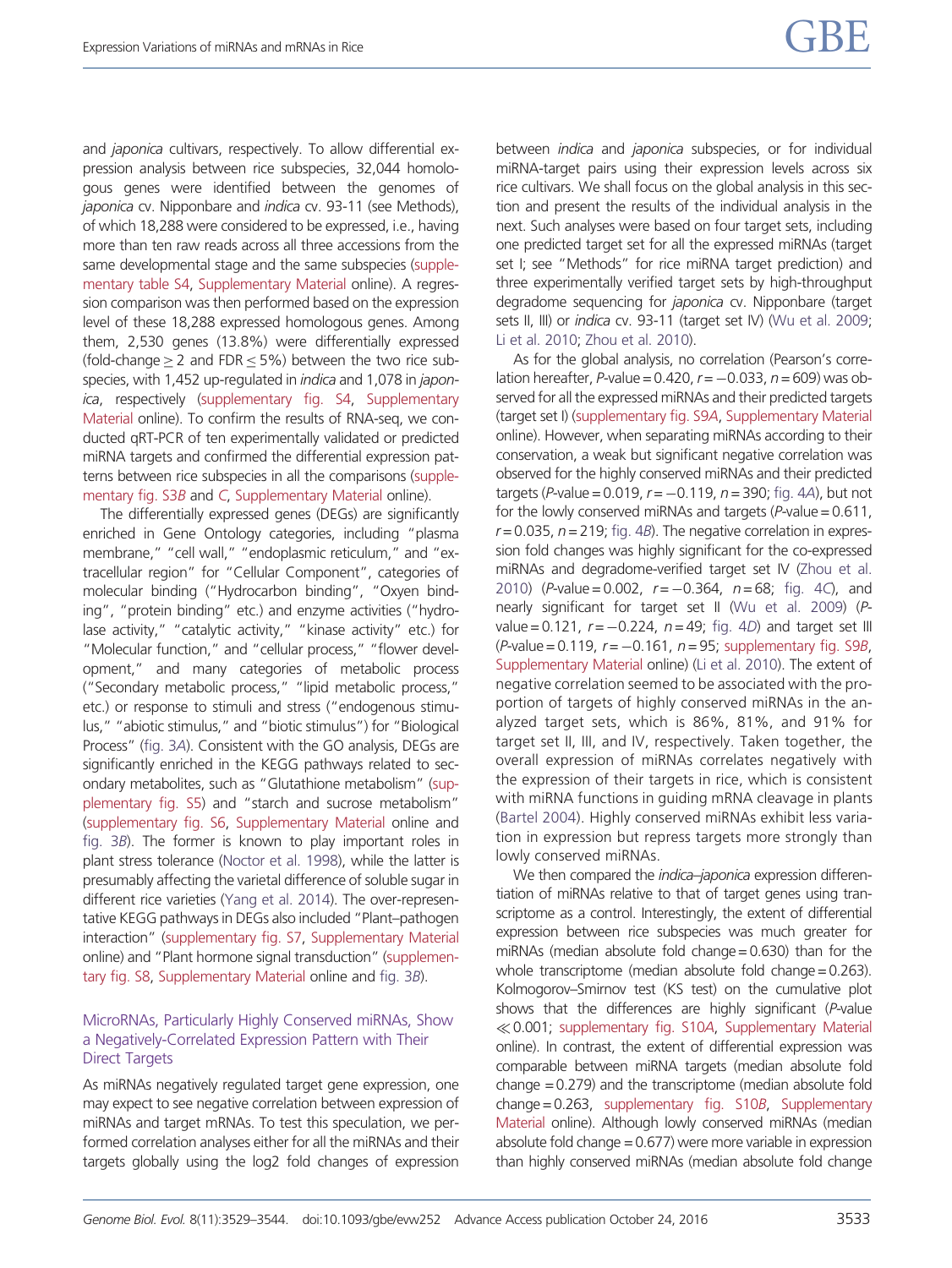<span id="page-5-0"></span>

| A                                                                                 | thylakoid<br>plastid                                                                                                                                                                                                                                                                                                                                                                                                                                                                                                                                 |         |                |                     |                                                     |                |    |
|-----------------------------------------------------------------------------------|------------------------------------------------------------------------------------------------------------------------------------------------------------------------------------------------------------------------------------------------------------------------------------------------------------------------------------------------------------------------------------------------------------------------------------------------------------------------------------------------------------------------------------------------------|---------|----------------|---------------------|-----------------------------------------------------|----------------|----|
| <b>Cellular component</b>                                                         | plasma membrane<br>ribosome<br>endoplasmic reticulum<br>intracellular<br>cell wall<br>extracellular region                                                                                                                                                                                                                                                                                                                                                                                                                                           |         |                |                     |                                                     |                |    |
| <b>Molecular function</b>                                                         | carbohydrate binding<br>oxygen binding<br>hydrolase activity<br>transferase activity<br>kinase activity<br>lipid binding<br>protein binding<br>structural molecule activity<br>receptor binding<br>signal transducer activity<br>catalytic activity<br><b>RNA binding</b><br>nucleic acid binding                                                                                                                                                                                                                                                    |         |                |                     |                                                     |                |    |
| <b>Biological process</b><br>cellular amino acid and derivative metabolic process | secondary metabolic process<br>cellular component organization<br>cellular process<br>flower development<br>pollination<br>response to endogenous stimulus<br>response to abiotic stimulus<br>response to biotic stimulus<br>biosynthetic process<br>catabolic process<br>cell death<br>metabolic process<br>multicellular organismal development<br>signal transduction<br>response to stress<br>lipid metabolic process<br>protein modification process<br>translation<br>nucleobase, nucleoside, nucleotide and<br>nucleic acid métabolic process |         |                |                     | I DEGs                                              |                |    |
| в                                                                                 |                                                                                                                                                                                                                                                                                                                                                                                                                                                                                                                                                      | $\circ$ | 5              | $\circ$             | Whole transcritome<br><b>Percentage transcripts</b> |                | 35 |
|                                                                                   | Plant-pathogen interaction<br>Glutathione metabolism<br>Plant hormone signal transduction<br>Starch and sucrose metabolism<br>Metabolic pathways<br>Diterpenoid biosynthesis<br>Biosynthesis of secondary metabolites<br>Phenylpropanoid biosynthesis<br>Г<br>$\circ$                                                                                                                                                                                                                                                                                |         | ш              | $\blacksquare$ DEGs | Whole transcriptome                                 |                |    |
|                                                                                   |                                                                                                                                                                                                                                                                                                                                                                                                                                                                                                                                                      |         | $\overline{C}$ | 20                  | 30<br><b>Pecentage transcripts</b>                  | $\overline{4}$ | 60 |

FIG. 3. -Gene ontology (GO) and KEGG pathway enrichment analyses of DEGs. The DEGs (FDR  $\leq$  0.05) with a fold change larger than 2 or 1.5 were used for the enrichment analyses of GO terms and KEGG pathways, respectively. The significantly over-represented and under-represented GO terms (A) and KEGG pathways (B) with a FDR  $\leq$  0.05 were presented. Grey and black bars indicate the percentages of DEGs and the whole transcriptome that were classified into different functional annotations, respectively.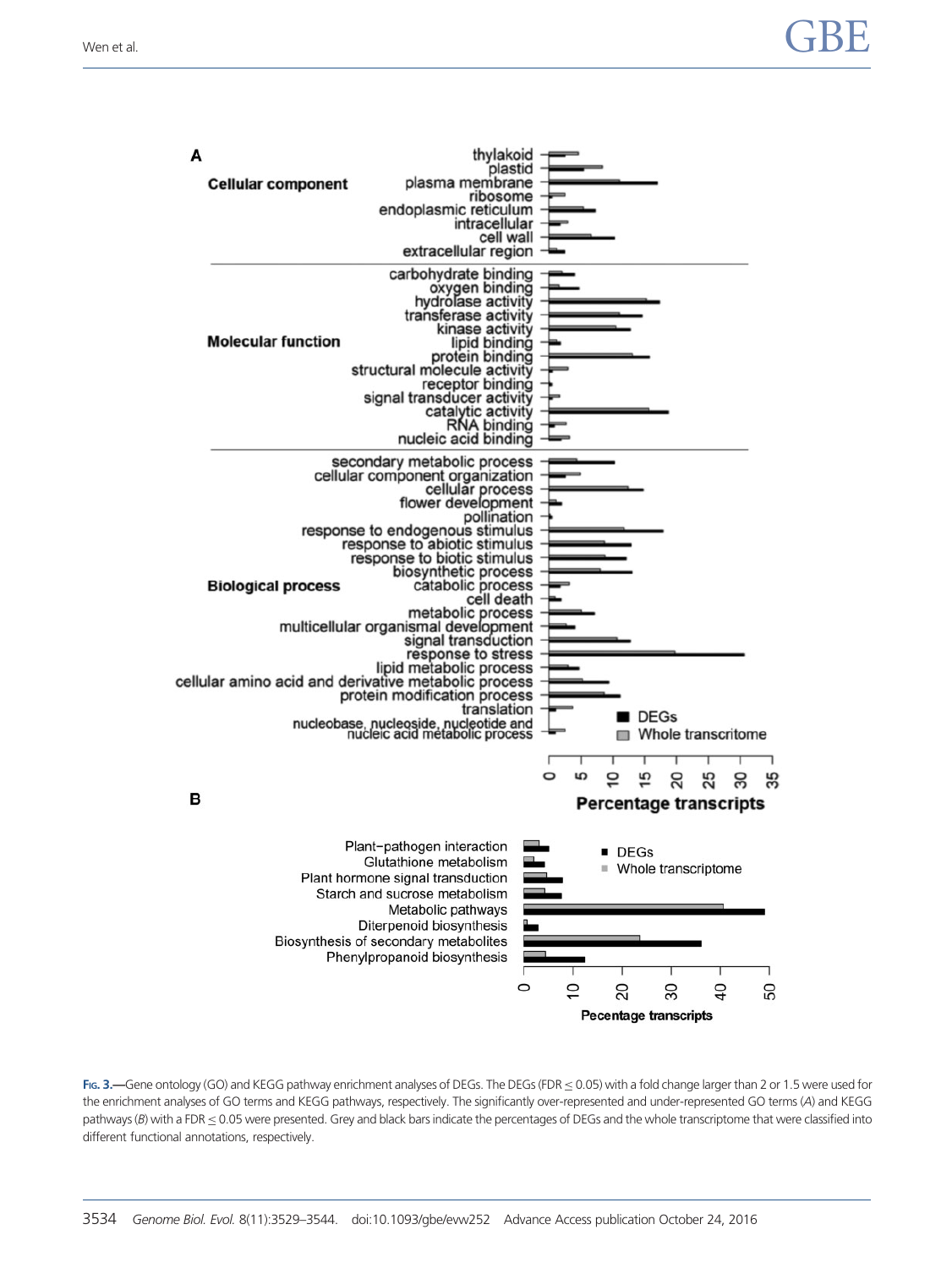<span id="page-6-0"></span>

FIG. 4.—Correlation between the coexpressed miRNAs and their targets in seedlings. (A) highly conserved miRNAs and their predicted targets (390 pairs); (B) lowly conserved miRNAs and their predicted targets (219 pairs); (C) miRNAs and the degradome-verified targets in target set IV [\(Zhou et al. 2010\)](#page-15-0) (68 pairs) and (D) miRNAs and the degradome-verified targets in target set II [\(Wu et al. 2009](#page-15-0)) (49 pairs). The log2 fold changes of miRNA or mRNA expression between rice indica and japonica subspecies in seedlings were used for Pearson's correlation analysis.

 $=0.457$ , KS test P-value  $\ll$  0.001, [supplementary fig. S10](http://gbe.oxfordjournals.org/lookup/suppl/doi:10.1093/gbe/evw252/-/DC1)A, [Supplementary Material](http://gbe.oxfordjournals.org/lookup/suppl/doi:10.1093/gbe/evw252/-/DC1) online), no such expression difference was observed for their targets (KS test, P-value = 0.926, [supple](http://gbe.oxfordjournals.org/lookup/suppl/doi:10.1093/gbe/evw252/-/DC1)[mentary fig. S10](http://gbe.oxfordjournals.org/lookup/suppl/doi:10.1093/gbe/evw252/-/DC1)B, [Supplementary Material](http://gbe.oxfordjournals.org/lookup/suppl/doi:10.1093/gbe/evw252/-/DC1) online). It is thus evident that miRNA targets exhibit less variation in expression than miRNAs.

## Identification of Individual miRNA-Target Pairs with Significant Expression Correlations

We further examined the individual correlations of the expression of miRNA–mRNA pairs across the six accessions. The average correlation coefficient for the 476 miRNA-target pairs (in target set I) was  $-0.11$ . The highly conserved miRNAs tend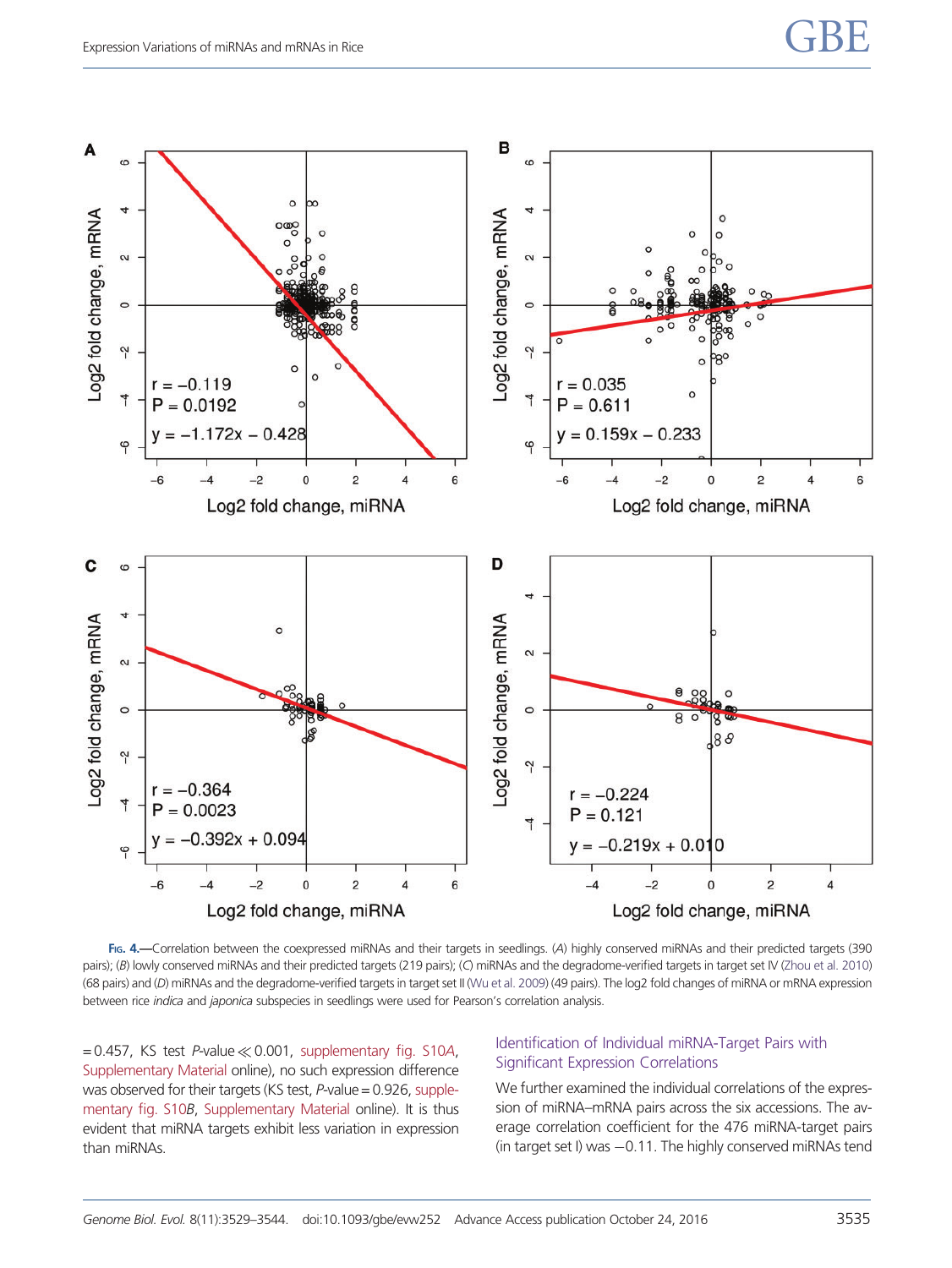to be more negatively correlated with their corresponding target mRNAs than the lowly conserved miRNAs in expression variation among accession (KS test, P-value = 0.0008, fig. 5A) but no pair passed the 0.05 FDR level after the multiple-testing correction.

We then asked whether the mean expression correlation among all miRNA-target pairs shifted to the negative end in comparison with the random miRNA-gene pairs. Using a permutation test as previously described [\(Nunez-Iglesias et al.](#page-14-0) [2010\)](#page-14-0), we identified 51 significantly correlated miRNA-target pairs, including 29 negatively correlated and 22 positively correlated pairs [\(table 2](#page-9-0)). Indeed, the mean correlation of the real miRNA–mRNA pairs is more negative than the permuted pairs (empirical P-value  $\ll$  0.001, fig. 5B), both for the highly conserved (empirical P-value  $\ll$  0.001, fig. 5C) and lowly conserved miRNAs (empirical P-value =  $0.019$ , fig. 5D). Therefore, the overall tendency in the individual miRNA-target correlations is towards the negative correlation, which is in contrast to a similar test performed in human brain samples ([Nunez-Iglesias et al.](#page-14-0) [2010](#page-14-0)). Also, the degradome verified targets are significantly



FIG. 5.-Permutation of miRNA-mRNA target relationships at the lineage level. (A) The empirical distribution of the Pearson's correlation coefficient values for 436 miRNA–mRNA pairs between expression levels of 96 miRNAs and those of their target mRNAs across 6 lineages. (B) The histogram plot represents the distribution of the global mean correlation values for the expression levels of all miRNA–mRNA pairs for 1,000 permutations, (C) for the highly conserved miRNAs and (D) for the lowly conserved miRNAs. The black arrowhead indicates the true value.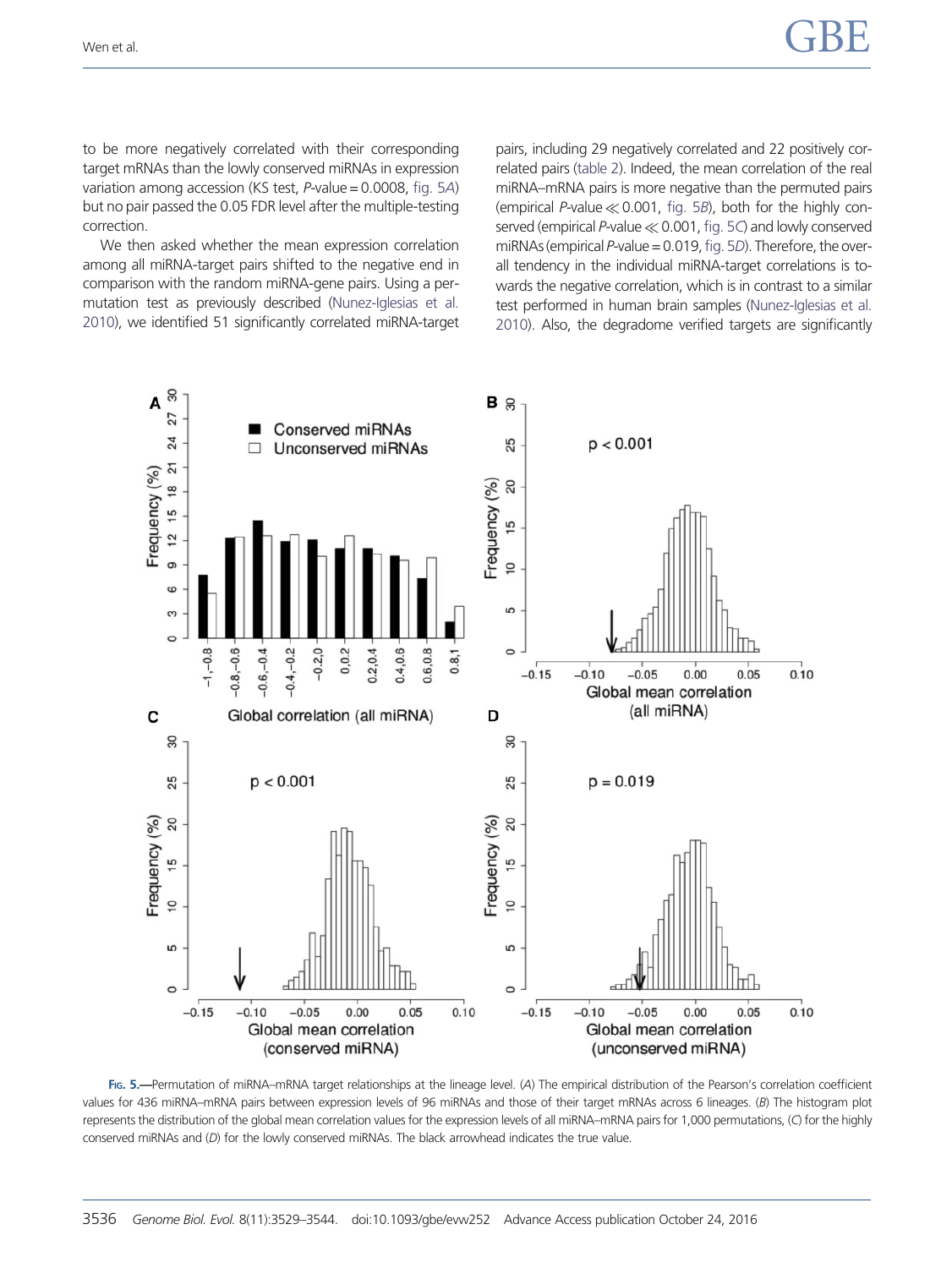enriched in the correlated pairs (27 verified targets, Chi-squared test P-value  $\ll$  0.001, [table 2\)](#page-9-0), suggesting that those genes are indeed under the control of miRNA regulation.

Significantly correlated miRNA-target pairs, both negatively and positively, participate in key biological processes such as reproduction, development, pigmentation, and stress responses ([supplementary fig. S11](http://gbe.oxfordjournals.org/lookup/suppl/doi:10.1093/gbe/evw252/-/DC1), [Supplementary Material](http://gbe.oxfordjournals.org/lookup/suppl/doi:10.1093/gbe/evw252/-/DC1) online). The negatively-correlated pairs included the well-documented miRNA-target pairs, such as miR156:SQUAMOSA promoter binding protein-like (SPL) [\(Miura et al. 2010](#page-14-0)); miR169:Nuclear transcription factor Y (NF-Y) ([Zhao et al.](#page-15-0) [2009\)](#page-15-0), miR172-Apetala2 (AP2) [\(Zhu and Heliwell 2011\)](#page-15-0), and miR396: Growth-regulating factor (GRF) [\(Debernardi et al.](#page-13-0) [2012\)](#page-13-0) [\(table 2\)](#page-9-0). The involvement of the positively correlated miRNA-target pairs in cell cycle, cell death, pollination and the transport process suggest that these pairs also play significant roles in rice development. Positive correlations between the miRNA and target expression levels across rice cultivars may be due to the miRNA-mediated regulatory circuits such as negative feedback loops or incoherent feedforward loops [\(Wu](#page-15-0) [et al. 2009\)](#page-15-0).

# **Discussion**

We present here the first survey of miRNA expression variation in rice cultivars. Substantial miRNA expression changes were detected between rice grains and seedlings, consistent with the regulatory role of miRNAs in rice seed development ([Zhu](#page-15-0) [et al. 2008](#page-15-0)). In contrast, only a small fraction of miRNAs, mainly lowly conserved miRNAs, differed in expression level between rice *indica* and *japonica* subspecies. While miRNA genes are under strong purifying selection [\(Ehrenreich and](#page-13-0) [Purugganan 2008](#page-13-0); [Wang et al. 2010\)](#page-15-0), the single nucleotide polymorphisms (SNP) densities of pre-miRNAs and mature miRNAs are significantly higher than their flanking regions in rice [\(Liu et al. 2013\)](#page-14-0), implying that cis-regulatory mutations affecting miRNA expression level are mostly deleterious and are thus quickly purged from the rice population. The low level of miRNA expression variation coupled with low level of cis-regulatory sequence polymorphism is consistent with the scenario that stabilizing selection commonly uses purifying selection to select against extreme values of characters, i.e., miRNA expression profiles in this study. Indeed, it has been demonstrated both empirically and theoretically that stabilizing selection is the major evolutionary force governing the evolution of gene expression [\(Denver et al. 2005](#page-13-0); [Rifkin](#page-14-0) [et al. 2005;](#page-14-0) [Hutter et al. 2008;](#page-14-0) [Bedford and Hartl 2009;](#page-13-0) [Hodgins-Davis et al. 2015](#page-14-0)). A recent study revealed that a vast majority of miRNAs are under stabilizing selection at the onset of Drosophila metamorphosis [\(Yeh et al. 2014\)](#page-15-0). Using the same methodology, we estimated that the counts for rice miRNAs with expression variation compatible with particular evolutionary modes are 196, 29, 1, and 46 for stabilizing selection, directional selection, genetic drift and complex scenarios, respectively (see supplementary text, [Supplementary Material](http://gbe.oxfordjournals.org/lookup/suppl/doi:10.1093/gbe/evw252/-/DC1) online). About 72% of miRNAs in this study are not significanlty differentiated within or between rice subspecies, compatible with the evolutionary mode of stabilizing selection. These miRNAs under stabilizing selection are mostly conserved between eudicots and monocots, wherase more than half of the miRNAs under directional selection are species-specific to rice.

It is remarkable that lowly and highly conserved miRNAs showed sharply contrasting patterns in expression variation and regulation strength. The great expression variation of the lowly conserved miRNAs is largely coupled with their high level of sequence polymorphism among cultivated rice ([Liu et al. 2013\)](#page-14-0), suggesting they are under weak selection pressures. Such a coupling of expression variation and sequence polymorphism of rice miRNAs is compatible with the correlated divergences between gene sequences and expression patterns during organ evolution in angiosperms ([Yang](#page-15-0) [and Wang 2013\)](#page-15-0). The negligible overall correlation between expression changes of the lowly conserved miRNAs, also the lowly expressed miRNAs, and their targets further indicates that these miRNAs exert very modest, if any, repression on target genes. Therefore, the lowly conserved miRNAs are more like young miRNAs, which are expressed lowly or in specialized tissues, evolve rapidly, and tend to be lack of targets [\(Rajagopalan et al. 2006](#page-14-0); Fahlgren et al. 2010; [Ma et al.](#page-14-0) [2010](#page-14-0)), rather than the old, deeply conserved miRNAs.

While most young miRNAs are evolutionarily transient ([Fahlgren et al. 2010\)](#page-13-0), they can occasionally be selectively favored. A good case in point is a new miRNA specific in japonica rice, osa-miR7695, which negatively regulates an alternatively spliced transcript of OsNramp6 (Natural resistance-associated macrophage protein 6), conferring pathogen resistance [\(Campo et al. 2013\)](#page-13-0). The differentially expressed miRNAs between indica and japonica subspecies, which are resulted from low expression polymorphism within subspecies and high expression divergence between subspecies, may represent a class of miRNAs that are favored by artificial selection in rice domestication and/or improvement. Previous evolutionary analyses have identified rice miRNA genes that are putative candidates of positive selection, including highly conserved MIR164e, MIR395a/b, and MIR399d [\(Wang et al. 2010\)](#page-15-0), and lowly conserved or rice-specific osa-miR5513, osamiR818e, osa-miR1847, osa-miR1865, osa-miR160f, osamiR5143, and osa-miR2118h-l [\(Liu et al. 2013](#page-14-0)). Among them, osa-miR395a–v,y and miR399a–d,i-j (unadjusted  $P$ value < 0.05, FDR  $\approx$  0.2, [supplementary table S2](http://gbe.oxfordjournals.org/lookup/suppl/doi:10.1093/gbe/evw252/-/DC1), [Supplementary Material](http://gbe.oxfordjournals.org/lookup/suppl/doi:10.1093/gbe/evw252/-/DC1) online) showed significant differential expression between indica and japonica subspecies and the former correlated negatively with a putative target LOC\_Os03g53230 in this study. In the Solanaceae, differential expression of the miR482/2188 gene family members that are under different evolutionary constraints also suggested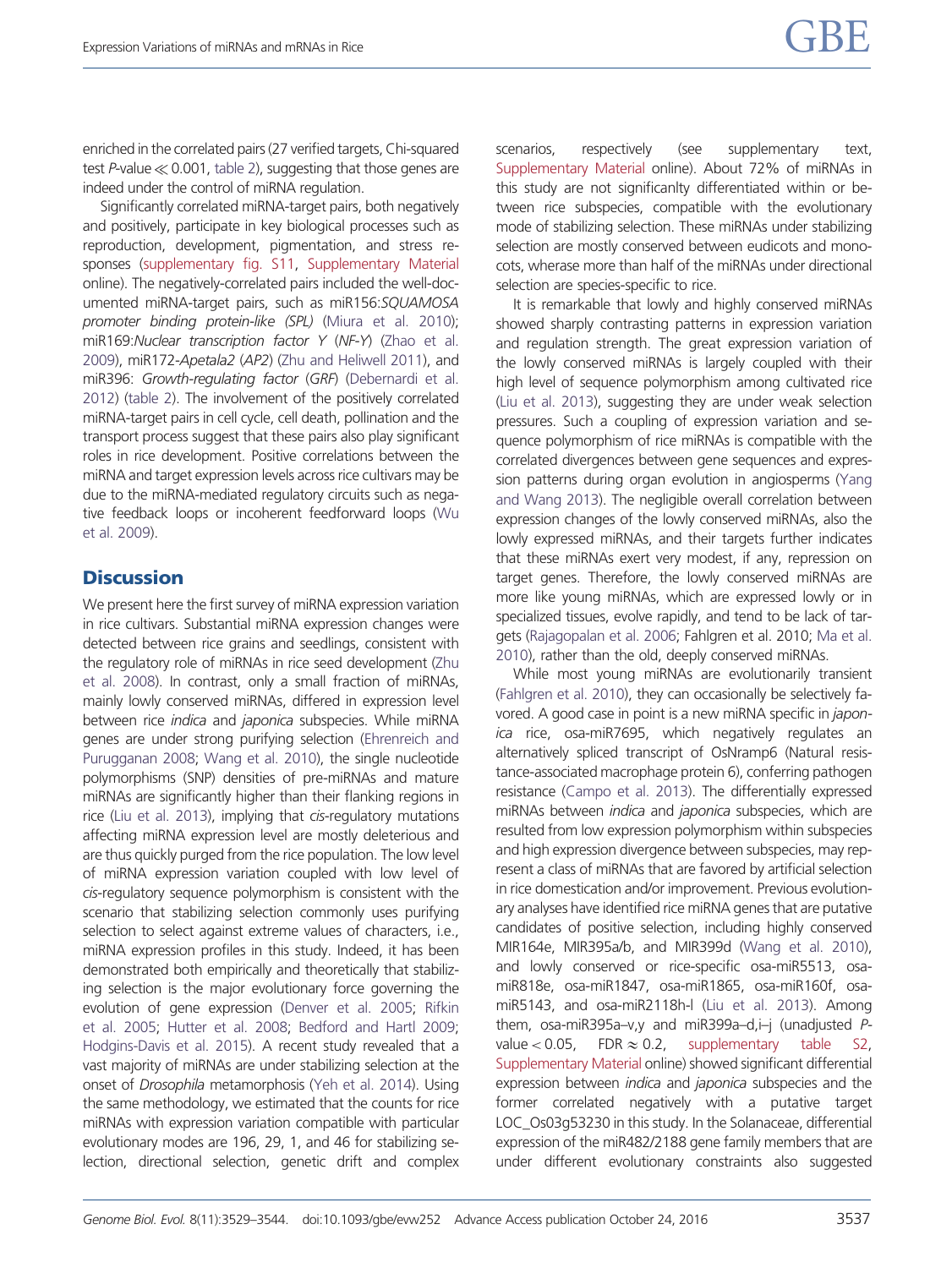## <span id="page-9-0"></span>Table 2

Significantly Correlated miRNA–mRNA Pairs in the Permutation Test

| miRNA                   | miRNA FC <sup>a</sup> | mRNA FC <sup>b</sup> | Correlation <sup>c</sup> | w        | <b>Target</b>           | <b>TIGR Annotationd</b>                                        | <b>Target Verification<sup>e</sup></b> |
|-------------------------|-----------------------|----------------------|--------------------------|----------|-------------------------|----------------------------------------------------------------|----------------------------------------|
| miR156k                 | 0.080                 | 0.142                | 0.953                    | 2.082    | LOC_Os01g69830          | OsSPL2-SBP-box gene family member                              | $Y^{3,4}$                              |
| miR160a-d               | $-0.048$              | $-0.040$             | $-0.815$                 | $-2.096$ | LOC_Os06q47150          | Auxin response factor 18                                       | $Y^{2,3,4}$                            |
| miR160e                 | 0.537                 | $-0.040$             | $-0.817$                 | $-1.923$ | LOC_Os06q47150          | Auxin response factor 18                                       | $Y^{2,3,4}$                            |
|                         |                       | 0.222                | 0.873                    | 1.573    | LOC_Os04q43910          | Auxin response factor                                          | $Y^{2,3,4}$                            |
| miR160f                 | 0.379                 | 0.222                | 0.702                    | 1.593    | LOC Os04q43910          | Auxin response factor                                          | $Y^{2,3,4}$                            |
| $miR166a-d,f,n$         | 0.073                 | 2.722                | 0.888                    | 1.845    | LOC_Os04g48290          | MATE efflux family protein                                     | $Y^2$                                  |
| miR166g,h               | 0.203                 | 0.383                | 0.791                    | 1.427    | LOC_Os03g43930          | START domain containing protein                                | $Y^{3,4}$                              |
| miR166m                 | $-0.252$              | $-0.223$             | 0.864                    | 2.339    | LOC_Os08g34740          | SGT1 protein                                                   | N                                      |
| miR168a                 | 0.624                 | $-1.165$             | $-0.902$                 | $-1.639$ | LOC_Os11g44860          | Cysteine-rich receptor-like protein                            | N                                      |
|                         |                       |                      |                          |          |                         | kinase                                                         |                                        |
|                         |                       |                      |                          |          |                         | 28 precursor                                                   |                                        |
| $miR169f-q$             | 0.661                 | $-0.930$             | $-0.940$                 | $-1.922$ | LOC_Os03g29760          | Nuclear transcription factor Y subunit                         | $Y^{2,3,4}$                            |
| $miR169h-m$             | 0.846                 | $-1.145$             | $-0.948$                 | $-1.747$ | LOC_Os07g41720          | Nuclear transcription factor Y subunit                         | $Y^{2,3,4}$                            |
| $miR171b-f$             | 0.242                 | $-0.126$             | $-0.774$                 | $-1.880$ | LOC_Os05q34460          | OsDegp7 - Putative Deg protease                                | N                                      |
|                         |                       |                      |                          |          |                         | homologue                                                      |                                        |
|                         |                       | 0.098                | 0.668                    | 1.649    | LOC_Os02g44370          | <b>Myosin</b>                                                  | $Y^{2,3,4}$                            |
| miR171i                 | $-0.426$              | $-0.375$             | 0.882                    | 1.933    | LOC_Os03g04300          | Targeting protein-related                                      | N                                      |
| miR172b                 | $-0.175$              | 0.105                | $-0.867$                 | $-1.747$ | LOC_Os05q03040          | AP2 domain containing protein                                  | $Y^{2,3,4}$                            |
|                         |                       | 0.321                | $-0.772$                 | $-1.593$ | LOC_Os03g44420          | Tubulin/FtsZ domain containing<br>protein                      | N                                      |
| miR <sub>172c</sub>     | 0.072                 | $-0.044$             | 0.855                    | 1.921    | LOC_Os07g13170          | AP2 domain containing protein                                  | $Y^{2,3,4}$                            |
| miR319a-b               | 0.171                 | $-0.065$             | 0.930                    | 2.056    | LOC_Os08q16660          | Aspartic proteinase nepenthesin                                | N                                      |
|                         |                       |                      |                          |          |                         | precursor                                                      |                                        |
| miR393                  | 0.766                 | $-1.128$             | $-0.695$                 | $-1.645$ | LOC_Os03g36080          | Expressed protein                                              | $Y^3$                                  |
| $miR395b,d-e,q-n,p-s,y$ | 1.449                 | $-0.505$             | $-0.972$                 | $-1.944$ | LOC_Os03g53230          | Bifunctional 3-phosphoadenosine<br>5-phosphosulfate synthetase | N                                      |
| miR396d-e               | $-0.035$              | 0.053                | $-0.991$                 | $-2.419$ | LOC_Os06g02560          | Growth-regulating factor                                       | $Y^{2,3,4}$                            |
|                         |                       | 0.129                | $-0.855$                 | $-1.999$ | LOC_Os03q47140          | Growth regulating factor protein                               | $Y^{3,4}$                              |
|                         |                       | $-0.325$             | $-0.812$                 | $-1.887$ | LOC_Os02q53690          | Ankyrin repeat domain containing                               | $Y^{3,4}$                              |
|                         |                       |                      |                          |          |                         | protein                                                        |                                        |
|                         |                       | 0.241                | $-0.749$                 | $-1.690$ | LOC_Os04g51190          | Growth-regulating factor                                       | $Y^{3,4}$                              |
|                         |                       | $-0.008$             | $-0.693$                 | $-1.654$ | LOC_Os11q35030          | Growth regulating factor protein                               | $Y^{2,3,4}$                            |
| miR396f                 | $-0.054$              | 0.053                | $-0.987$                 | $-2.399$ | LOC_Os06g02560          | Growth-regulating factor                                       | $Y^{2,3,4}$                            |
|                         |                       | 0.129                | $-0.870$                 | $-2.030$ | LOC_Os03g47140          | Growth regulating factor protein                               | $Y^{3,4}$                              |
|                         |                       | $-0.325$             | $-0.795$                 | $-1.843$ | LOC_Os02q53690          | Growth regulating factor protein                               | $Y^{3,4}$                              |
|                         |                       | 0.241                | $-0.744$                 | $-1.671$ | LOC_Os04g51190          | Growth-regulating factor                                       | $\mathsf{Y}^{3,4}$                     |
| miR397a                 | $-0.076$              | 0.413                | $-0.812$                 | $-1.833$ | LOC_Os11g48060          | Laccase-22 precursor                                           | $Y^3$                                  |
| miR397b                 | $-0.108$              | 0.413                | $-0.828$                 | $-1.875$ | LOC_Os11g48060          | Laccase-22 precursor                                           | $Y^3$                                  |
|                         |                       | 1.263                | 0.731                    | 1.745    | LOC_Os09g27950          | Galactosyltransferase                                          | N                                      |
| miR444b-c               | $-0.466$              | 0.006                | 0.678                    |          | 1.797 LOC_Os02g49840    | Scarecrow                                                      | $V^{2,3}$                              |
| miR444f                 | 1.947                 | $-0.646$             | $-0.941$                 |          | $-1.789$ LOC_Os02g34080 | Targeting protein for Xklp2                                    | N                                      |
| miR528                  | $-0.581$              | 0.136                | $-0.897$                 | $-1.583$ | LOC_Os08q44770          | Copper/zinc superoxide dismutase                               | N                                      |
| miR529b                 | $-1.633$              | 0.219                | $-0.876$                 | $-1.923$ | LOC_Os04q28420          | Peptidyl-prolyl isomerase                                      | N                                      |
|                         |                       | $-0.038$             | $-0.687$                 | $-1.529$ | LOC_Os12q08760          | Carboxyvinyl-carboxyphosphonate<br>phosphorylmutase            | N                                      |
| miR530                  | $-0.900$              | $-0.678$             | 0.794                    | 2.288    | LOC_Os05q09650          | Ubiquinone biosynthesis protein COQ4                           | N                                      |
| miR1847                 | $-0.376$              | $-0.150$             | 0.912                    | 1.924    | LOC_Os01g63190          | Laccase precursor protein                                      | N                                      |
| miR1856                 | $-6.129$              | $-1.509$             | 0.827                    | 1.785    | LOC_Os09g10274          | Expressed protein                                              | N                                      |
| miR1860                 | 0.174                 | $-0.069$             | 0.920                    | 2.125    | LOC_Os01q01030          | Monocopper oxidase                                             | N                                      |
| miR1861a                | 1.984                 | 0.021                | 0.796                    | 1.590    | LOC_Os03g40020          | PPR repeat containing protein                                  | N                                      |
| miR1864                 | $-1.514$              | 0.414                | $-0.863$                 | $-1.374$ | LOC_Os01q14020          | Expressed protein                                              | N                                      |
| miR1873                 | 0.003                 | 0.223                | $-0.717$                 | $-2.359$ | LOC_Os05g01790          | Expressed protein                                              | N                                      |
| miR1884a                | 0.575                 | $-1.074$             | $-0.685$                 | $-1.786$ | LOC_Os11g34910          | Expressed protein                                              | $Y^2$                                  |
|                         |                       |                      |                          |          |                         |                                                                |                                        |

(continued)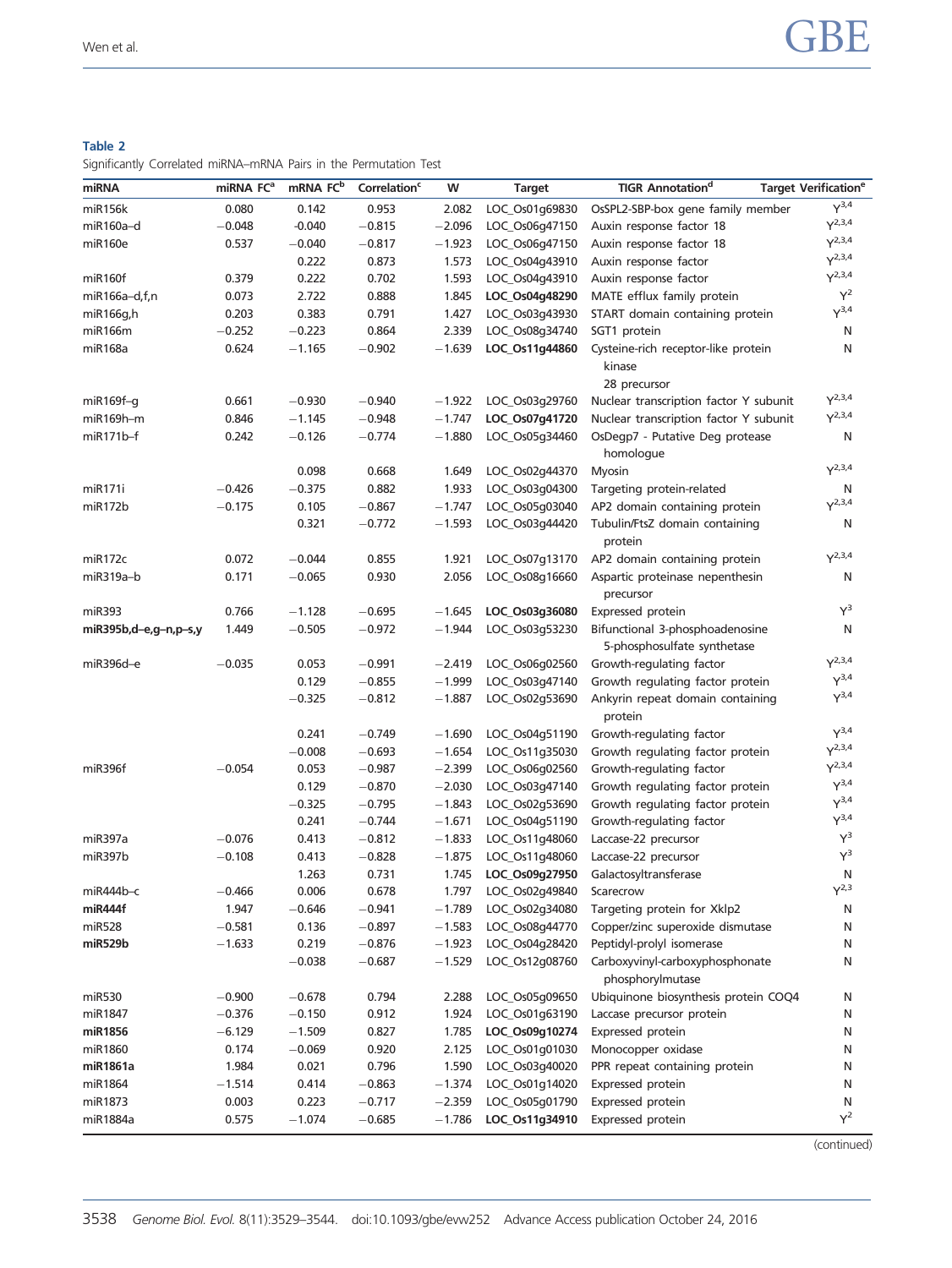| miRNA    | miRNA FC <sup>a</sup> | mRNA FC <sup>b</sup> | Correlation <sup>c</sup> | W        | Target         | <b>TIGR Annotation<sup>a</sup></b>        | <b>Target Verification<sup>e</sup></b> |
|----------|-----------------------|----------------------|--------------------------|----------|----------------|-------------------------------------------|----------------------------------------|
|          |                       | 0.435                | 0.952                    | 1.782    | LOC Os06q14780 | Expressed protein                         | N                                      |
| miR1884b | 0.083                 | $-0.039$             | $-0.677$                 | $-2.294$ | LOC Os12q01680 | Macrophage migration<br>inhibitory factor | N                                      |
|          |                       | 0.036                | $-0.573$                 | $-1.865$ | LOC Os02q49870 | Expressed protein                         | N                                      |
|          |                       | $-0.231$             | 0.575                    | 1.640    | LOC Os01q64520 | Uricase                                   | v <sup>2</sup>                         |
|          |                       | 0.435                | 0.636                    | 1.786    | LOC Os06q14780 | Expressed protein                         | N                                      |
| miR2097  | 0.543                 | 0.787                | 0.779                    | .585     | LOC Os08q43920 | Carrier                                   | N                                      |

<sup>a</sup>Fold change in the log2 ratio of miRNA expression between *indica* and japonica subspecies in seedlings. The mean expression levels averaged from three accessions were used for the calculation. MiRNAs with significant differentially expressions (unadjusted P-value ≤ 0.05 and Fold change ≥2) between rice subspecies are marked in bold. <sup>b</sup>Fold change in the log2 ratio of mRNA expression between *indica* and *japonica s*ubspecies in seedlings. The mean expression levels averaged from three accessions

were used for the calculation. Genes with significantly differential expression are marked in bold.

'Pearson's correlation coefficient.

dGene annotations from TIGR (Version 6).

<sup>e</sup>The Y<sup>2,3,4</sup> Target is verified in the corresponding degradome target set II, III, or IV, respectively; N: not yet verified.

miRNA subfunctionalization between closely related plant species [\(de Vries et al. 2015\)](#page-13-0).

Another pattern that we observed is the prevalent positive correlation between individual miRNA-target pairs in the cultivated rice, of which many target genes have been experimentally verified by degradome data. Given miRNA negatively regulated target expression, this observation may reflect the composite effect of miRNA-mediated circuits, such as negative feedback loops (FBLs) and incoherent feedforward loops (FFLs) [\(Alon 2007\)](#page-13-0). miRNA-mediated FBLs and FFLs are recurrent network motifs in animals [\(Tsang et al. 2007;](#page-15-0) [Wu et al.](#page-15-0) [2009\)](#page-15-0), and also play significant roles in plants as evidenced by both experiments ([Xie et al. 2003;](#page-15-0) [Bari et al. 2006;](#page-13-0) [Vaucheret et al. 2006\)](#page-15-0) and computational analyses [\(Meng](#page-14-0) [et al. 2009;](#page-14-0) [Wu et al. 2009\)](#page-15-0). From the network perspective, miRNAs can thus play a role in expression buffering and biological robustness, as well recognized in animal systems [\(Wu](#page-15-0) [et al. 2009](#page-15-0); [Herranz and Cohen 2010;](#page-14-0) [Ebert and Sharp 2012;](#page-13-0) [Pelaez and Carthew 2012\)](#page-14-0). We found that targets of rice miRNAs overall have less expression variation in comparison with the transcriptome, albeit miRNAs themselves are more variable in expression. These results are consistent with the notion that miRNAs act as dampers in buffering target expression variation ([Fei et al. 2013](#page-14-0)) or target sequence diversity ([de](#page-13-0) [Vries et al. 2015](#page-13-0)). In contrast, miRNA targets compared with non-targets overall have higher level of expression variation in human, despite a small number of highly expressed targets with decreased expression variation, suggesting the dual function of miRNA regulation [\(Lu and Clark 2012](#page-14-0)).

Functional enrichment tests of the DEGs highlight that expression changes of genes involved in various metabolism processes and stress responses are important for the indicajaponica differentiation. Genes involved in plant–pathogen pathways are the most prominent examples, since the interaction between rice–host cultivar (genotype) and parasite population is shown to be critical in determining parasite affecting [\(Huang et al. 2012](#page-14-0)). Interestingly, we identified a target (LOC\_Os02g30900, PBS1) of a lowly conserved miRNA, miR1857, which is involved in this pathway [\(sup](http://gbe.oxfordjournals.org/lookup/suppl/doi:10.1093/gbe/evw252/-/DC1)[plementary fig. S7](http://gbe.oxfordjournals.org/lookup/suppl/doi:10.1093/gbe/evw252/-/DC1), [Supplementary Material](http://gbe.oxfordjournals.org/lookup/suppl/doi:10.1093/gbe/evw252/-/DC1) online). The orthologous PBS1 gene in Arabidopsis encodes a putative serine-threonine kinase, which is required for specific recognition of the bacterial protein AvrPphB [\(Swiderski and Innes](#page-15-0) [2001](#page-15-0)). Another related example has also been recently reported in Arabidopsis, where a peptide derived from the plant pathogen Pseudomonas syringae induces the expression of the host miR393 that targets auxin receptor (TIR1, AFB2, and AFB3), and consequently inhibits the growth of the bacteria ([Navarro et al. 2006](#page-14-0)). It would be interesting to explore the role of miRNAs in mediating biotic stress response in the context of differentiation between indica and japonica subspecies.

Our permutation analysis provides a promising approach to further classify the important miRNA regulation pairs in rice. For example, besides the well documented miRNA-target pairs mentioned previously, recent study revealed that osamiR171c controls the floral transition and maintenance of shoot apical meristem (SAM) indeterminacy in rice by targeting GRAS (GAI-RGA-SCR), a plant-specific transcription factors (LOC\_Os02g44370, also for OsHAM2, [table 2](#page-9-0)) ([Fan et al.](#page-13-0) [2015](#page-13-0)); In addition, miR166-mediated post-transcriptional gene silencing of rice Class III HD-Zip genes (LOC\_Os03g43930, also for OsHB5) is reported to be responsible for the auxin signals to regulate leaf and shoot development [\(Itoh et al. 2008](#page-14-0); [Toriba et al. 2010](#page-15-0)). There are also many miRNAs with un-verified targets in our list of correlated miRNA-target pairs [\(table 2\)](#page-9-0). Further studies are necessary to confirm the functional contribution of these miRNAs to the process of rice development and/or differentiation. The joint miRNA–mRNA data and permutation analyses used in this study provide a novel idea to study miRNA regulatory relationships in rice. Our results may provide a valuable resource for further investigation of miRNA functions in rice developmental regulation, stress responses, and biomass yields under domestication.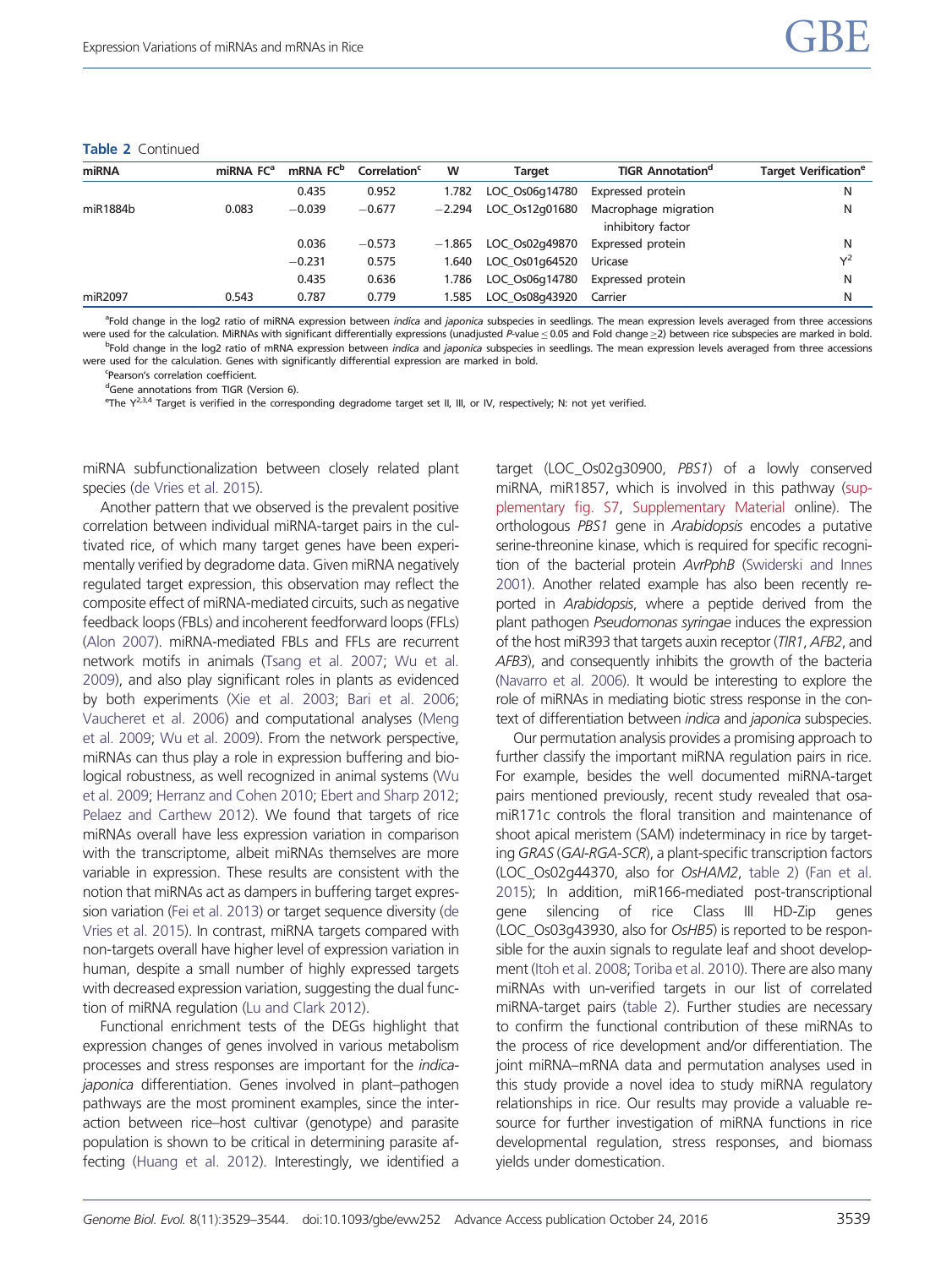# **Methods**

#### Plant Materials

Seeds of O. sativa L. ssp. indica and ssp. japonica accessions as listed in table 3 were obtained from the International Rice Research Institute (IRRI, Manila, Philippines). For grains, the husks of the seeds were removed before RNA extraction. For seedlings, rice seeds were sterilized and germinated in Petri dishes containing distilled water at  $37^{\circ}$ C under dark conditions for 2 days. The uniformly germinated seeds were transferred into Yoshida nutrient solution and grown under a 16-h light (28 $\degree$ C)/8-h dark (25 $\degree$ C) photoperiod for one week. The samples were collected and rinsed with double distilled water three times, and then immediately frozen in liquid nitrogen until use.

## RNA Isolation and Preparation of Sequencing Libraries

Total RNA were extracted from rice grains and seedlings using TRIzol Reagent (Invitrogen), and evaluated using an Agilent 21100 Bioanalyzer (Agilent Technologies). Small RNA and transcriptome libraries were prepared using standard protocols of the Illumina Small RNA Sample Prep Kit or the Illumina TruSeq RNA Sample Prep kit, and sequenced using an Illumina Genome Analyzer (Illumina, San Diego, CA, USA) at BGI (Shenzhen, China). As we did not obtain enough quality RNA in grain, only the seedling samples were used for RNA-seq.

#### Expression Analysis of miRNAs

For all small RNA libraries, after trimming prime adaptors and filtering low quality or adaptor contaminated reads, clean reads within the length range of 19–30 nt were retained for further analysis. These reads were searched against the Rfam database ([Griffiths-Jones et al. 2003](#page-14-0)) and the RepBase database [\(Jurka et al. 2005\)](#page-14-0) using the SOAP software ([Li et al.](#page-14-0) [2008\)](#page-14-0) with two mismatches, in order to remove reads matching structural RNAs, including rRNA, tRNA, small nuclear RNA (snRNA), and small nucleolar RNA (snoRNA), and repeats/ transposons. The remaining reads were mapped to the precursors of all known rice miRNAs registered in miRBase (Release 20, <http://www.mirbase.org/index.shtml>; last accessed 3 September 2015) using SOAP [\(Li et al. 2008](#page-14-0)). We grouped all the variants of rice mature miRNAs into 553 distinct mature miRNAs since some miRNA precursors produced more than one different mature sequences and some identical mature sequences were generated from distinct precursors. Read counts corresponding to individual mature miRNA sequences were normalized and rescaled as Reads Per Million (RPM), which divided the raw read count of each mature miRNA by the total mapped read count in each library and multiplied it by 1 million. Subsequent heatmap clustering and differential expression analysis were performed based on the average RPM of each distinct mature miRNA.

|          |            | <b>Rice variety</b>               |                            |                               | Small RNAs                                             |                                        |                                            | Transcriptome                                                |                                          |
|----------|------------|-----------------------------------|----------------------------|-------------------------------|--------------------------------------------------------|----------------------------------------|--------------------------------------------|--------------------------------------------------------------|------------------------------------------|
| Tissue   | Subspecies | Accession<br>Name                 | Accession No. <sup>a</sup> | No. of Sequences<br>Generated | No. of Sequences<br>Matching the<br><b>Rice Genome</b> | No. of Unique<br>Sequences             | No. of Sequences<br>Generated <sup>b</sup> | No. of Sequences<br>Rice Genome <sup>c</sup><br>Matching the | Mapped Reads <sup>c</sup><br>Unique      |
| Seedling | Indica     | Khao Dawk Mali 105<br>Guangluai 4 | RGC 114900<br>IRGC 27748   | 9,985,373<br>9,788,880        | 9,758,028 (97.7%)<br>9,558,792 (97.7%)                 | 2,786,744 (27.9%)<br>3,048,520 (31.1%) | 20,326,850<br>20,216,686                   | 32,972,884 (81.54%)<br>34,063,783 (83.79%)                   | 32,494,623 (80.4%)<br>33,569,936 (82.6%) |
|          |            | Rathuwee                          | <b>IRGC 8952</b>           | 9,997,943                     | 9,701,803 (97.0%)                                      | 3,403,862 (34.0%)                      | 19,876,912                                 | 32,789,681 (82.48%)                                          | 32,328,952 (81.3%)                       |
|          | Japonica   | Taipei 309                        | IRGC 42576                 | 8,221,032                     | 8,051,214 (97.9%)                                      | 2,282,686 (27.8%)                      | 19,094,551                                 | 33,286,973 (87.16%)                                          | 32,855, 807 (86.0%)                      |
|          |            | Heukgyeong                        | <b>IRGC 55530</b>          | 9,371,607                     | 8,988,554 (95.9%)                                      | 2,203,943 (23.5%)                      | 19,889,198                                 | 34,863,682 (87.64%)                                          | 34,372,869 (86.4%)                       |
|          |            | Nipponbare                        | <b>IRGC 12731</b>          | 10,592,461                    | 10,416,128 (98.3%)                                     | 3,010,461 (28.4%)                      | 18,818,192                                 | 32,995,013 (87.67%)                                          | 32,592,2 62 (86.6%)                      |
| Grain    | Indica     | Khao Dawk Mali 105                | IRGC 27748                 | 14,396,308                    | 13,994,396 (97.2%)                                     | 5,408,929 (37.6%)                      | ≸                                          | ≸                                                            | ≸                                        |
|          |            | Guangluai 4                       | RGC 114900                 | 14,433,295                    | 14, 137, 205 (98.0%)                                   | 4,056,622 (28.1%)                      | ≸                                          | ≸                                                            | ≸                                        |
|          |            | Rathuwee                          | <b>IRGC 8952</b>           | 5,718,282                     | 15, 185, 127 (96.6%)                                   | 5,740,388 (36.5%)                      | ≸                                          | $\frac{4}{2}$                                                | ≸                                        |
|          | Japonica   | Taipei 309                        | IRGC 42576                 | 14,846,530                    | 14,293,090 (96.3%)                                     | 2,786,744 (18.8%)                      | ≸                                          | ≸                                                            | ₹                                        |
|          |            | Heukgyeong                        | <b>IRGC 55530</b>          | 10,225,740                    | 9,512,313 (93.0%)                                      | 3,081,796 (30.1%)                      | ≸                                          | $\frac{1}{2}$                                                | ₹                                        |
|          |            | Nipponbare                        | <b>RGC 12731</b>           | 13,862,947                    | 13,356,435 (96.4%)                                     | 5,014,395 (36.2%)                      | ≸                                          | $\frac{1}{2}$                                                | ≸                                        |
| Total    |            |                                   |                            | 41,440,398                    | 36,953,085 (96.8%)                                     | 42,825,090 (30.3%)                     | ≸                                          | ≸                                                            | ≸                                        |

cThe proportion was calculated as the number of mapped reads versus the number of total reads.

The proportion was calculated as the number of mapped reads versus the number of total reads

Number of pairs of 75-nt paired-ends sequencing reads.

NA, Not applicable.

 $\vec{z}$ 

Not applicable

Table 3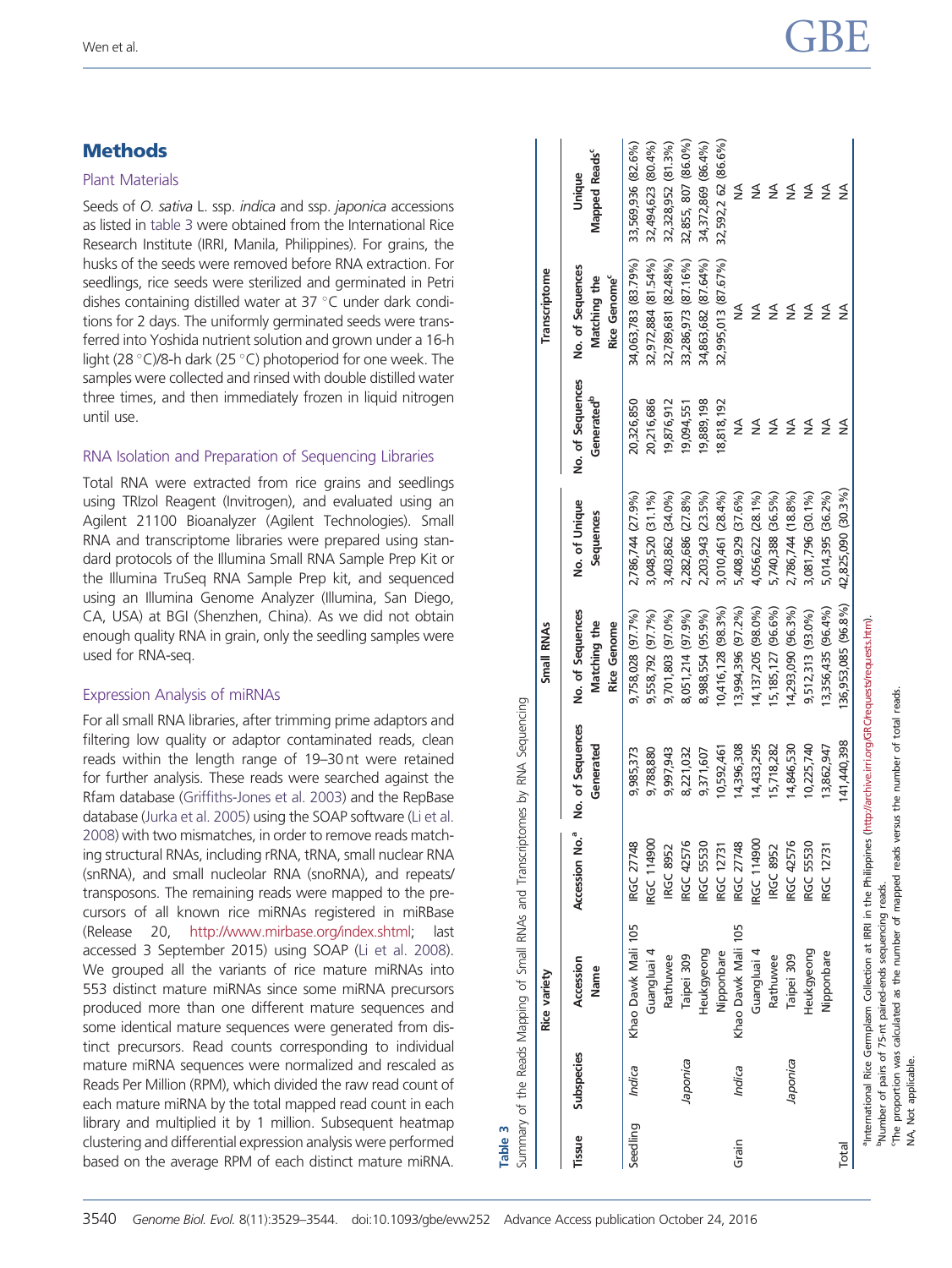An unsupervised, two-dimensional, hierarchical clustering was conducted using R package gplots [\(Warnes et al. 2009](#page-15-0)). For differential expression analysis, a generalized Poisson-regression linear model was fitted in the R package edgeR [\(Nikolayeva and Robinson 2014\)](#page-14-0) to identify the differentially expressed miRNAs for the factors of development, subspecies, and development-by-subspecies. MiRNAs with fold change  $\geq$  2 and FDR  $\leq$  0.05 are denoted as significantly miexpressed.

#### Expression Analysis of mRNAs

For the transcriptome libraries, after removing adaptors and low-quality reads from raw reads, clean reads were mapped to the reference genome of rice (japonica cv. Nipponbare) using the Bowtie software package ([Langmead et al. 2009](#page-14-0)). Reads that could be mapped equally well to multiple locations without mismatch or with up to two mismatches were randomly assigned to one position and were retained for further analyses as previously described ([Wang et al. 2009](#page-15-0)). According to the TIGR 6.0 gff3 file [\(Kawahara et al. 2013\)](#page-14-0), reads matching gene or genomic region were recovered and expression level of each transcript was measured as numbers of reads per kilobase of exon region in a gene per million mapped reads (RPKM) as previously described [\(Mortazavi et al. 2008](#page-14-0)).

To identify homologous genes between rice subspecies, the longest isoform of each gene model of japonica cv. Nipponbare was aligned to the genome of indica cv. 93-11 by GMAP [\(Wu and Watanabe 2005\)](#page-15-0). We considered a Nipponbare gene and its counterpart in the 93-11 genome as an homologous gene pair if they share at least 95% sequence identity in at least 95% of their longest isoforms ([He](#page-14-0) [et al. 2010\)](#page-14-0). The resulting 32,044 homologous gene pairs were further filtered by requiring at least 10 raw reads in all the three accessions sequenced for at least one developmental stage of a subspecies. These expressed homologous genes were then used for the subsequent differential expression analysis. The generalized Poisson-regression linear model was fitted and the likelihood ratio test was performed with lmtest ([Zeileis and Hothorn 2002\)](#page-15-0) to identify the mRNAs with differential expression between rice subspecies. Genes with fold-change  $\geq$  and FDR  $\leq$  5% were denoted as significantly differentially expressed.

#### Gene Functional Annotation

The gene ontology classification developed in the TIGR Rice Genome Annotation Project [\(http://rice.plantbiology.msu.edu/;](http://rice.plantbiology.msu.edu/) last accessed 10 September 2015) was used to assign genes to a hierarchical biological process using the criteria of the Gene Ontology (GO) Consortium databases [\(Ashburner et al. 2000;](#page-13-0) [Kawahara et al. 2013](#page-14-0)), and KEGG pathway annotation was identified according to KEGG database [\(http://www.genome.](http://www.genome.jp/kegg/) [jp/kegg/;](http://www.genome.jp/kegg/) last accessed 10 September 2015) [\(Kanehisa and](#page-14-0) [Goto 2000](#page-14-0); [Kanehisa et al. 2016\)](#page-14-0). The GO and KEGG enrichment test (FDR  $\leq$  0.05) was performed by using the CORNA and clusterProfiler package, respectively [\(Wu and](#page-15-0) [Watson 2009](#page-15-0); [Yu et al. 2012](#page-15-0)). KEGG pathway rendering of the expressed genes was conducted by the R package Pathview [\(Luo and Brouwer 2013\)](#page-14-0). The DEGs with a fold change larger than 2 were used for the GO enrichment test and 1.5 for the KEGG pathway enrichment test, with a  $FDR < 0.05$  was used as the significance threshold.

#### Identification of Novel miRNAs

After removing the reads mapped to the structural RNAs, the known miRNAs from miRBase and repeats/transposons, the remaining sequences were mapped on the rice genome and analyzed by an adjusted miRDeep script for novel plant miRNA prediction ([Wen et al. 2012](#page-15-0)). The following criteria for miRNA annotation [\(Wang et al. 2009\)](#page-15-0) were further applied to filter the novel miRNAs, including: (1) a secondary structure must have a hairpin with at least 18 paired nucleotides in its stem region; (2) the hairpin must have free energy less than or equal to  $-18$  kCal/mol and no more than two central loops; (3) the miRNA and miRNA\* form a duplex with a two-nucleotide overhang; (4) fewer than four mismatches exist in the miRNA/miRNA\* duplex; and (5)  $\geq$ 75% of the sRNAs mapped onto a miRNA precursor are derived from the miRNA or miRNA\* region. The candidate sequences were extracted and folded with Vienna RNAFold [\(Lorenz et al. 2011\)](#page-14-0). The miRNAs with more than 10 raw reads matching the mature sequences in at least two replicate sRNA libraries were considered to be expressed.

#### MiRNA Target Prediction and Integration

A search for the miRNA target genes was performed for all known miRNAs and newly identified miRNA sequences on the japonica cv. Nipponbare cDNA dataset (TIGR 6.0) using psRNAtarget [\(Dai and Zhao 2011](#page-13-0)) with a maximum expectation score of 2.5 to reduce the false discovery rate [\(Klevebring](#page-14-0) [et al. 2009](#page-14-0)). The predicted target set was referred to as target set I in this study. Three additional sets of miRNA targets that are verified by degradome analysis were also used, which include target set II [\(Wu et al. 2009\)](#page-15-0) and target set III [\(Li et al.](#page-14-0) [2010](#page-14-0)) for rice japonica cv. Nipponbare, and target set IV for rice indica cv. 93-11 [\(Zhou et al. 2010](#page-15-0)).

#### miRNA Target Permutation Analysis

The permutation test and weighted shift for the miRNA-target correlations were processed as described previously [\(Nunez-](#page-14-0)[Iglesias et al. 2010](#page-14-0)). In short, the miRNA-target pairs can be considered a bipartite graph, with nodes representing the miRNAs on one side and the targets on the other, and the edges represent the target prediction relationships. The nodes have associated expression measurements. Correlation statistics were then computed for each miRNA-target pair across the 6 rice lineages. Finally, the network was permuted by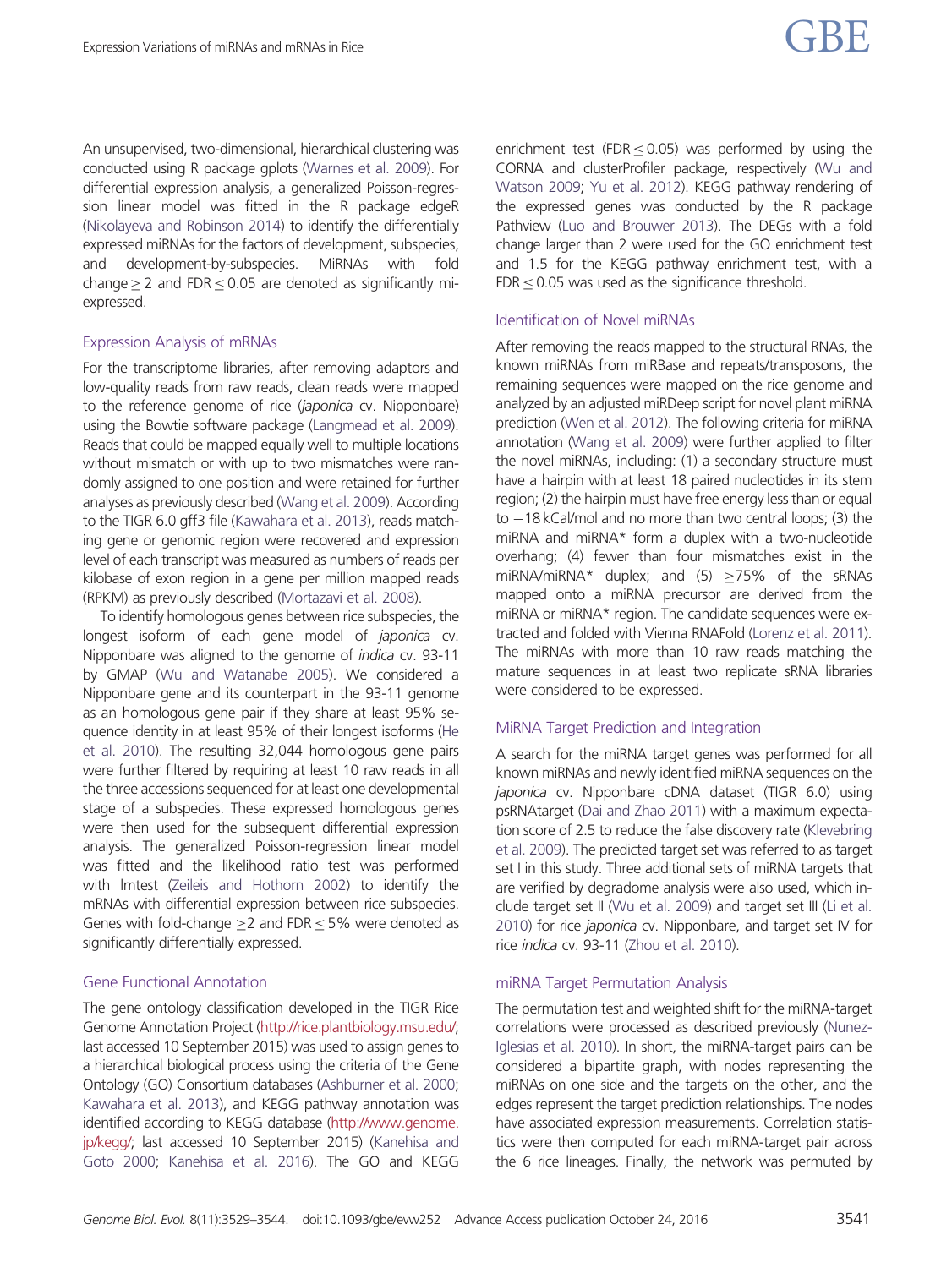<span id="page-13-0"></span>shuffling the edges, re-computing the statistics, and then repeating this processes 1000 times. From these, we can obtain an empirical P-value and a "weighted correlation shift", W, which was defined as the difference between the true value and the mean permuted value divided by the standard deviation of the permuted values:  $W = (r - r_0)/S_0$ .

#### Quantitative miRNA and mRNA Analysis by qRT-PCR

For miRNA quantification, total RNA from 1 week old seedlings was subjected to stem-loop reverse transcription (RT) (Chen et al. 2005) followed by Taqman PCR (Applied Biosystems) using the miRNA UPL (Roche Diagnostics) probe assay as described previously ([Varkonyi-Gasic et al. 2007](#page-15-0); [He](#page-14-0) [et al. 2016](#page-14-0)). 5.8S rRNA was used as an internal control. Three biological replicates were examined. For mRNA quantification, the same total RNA was first treated with TURBO DNA-free kit (Ambion) to remove potential genomic DNA contamination and then used for revers transcription with SuperScript III First-Stand Synthesis System (Invitrogen). qRT-PCR was performed with Platinum SYBR Green qPCR SuperMix (Invitrogen) according to the manufacturer's instructions. Actin was used as an internal control. Three biological replicates with two technique repeats each were examined to ensure reproducibility. The relative levels of miRNA or mRNA were calculated using the  $2^{-\Delta\Delta CT}$  method [\(Livak and Schmittgen 2001\)](#page-14-0). The sequences of primers used are listed in [supplementary table](http://gbe.oxfordjournals.org/lookup/suppl/doi:10.1093/gbe/evw252/-/DC1) [S5](http://gbe.oxfordjournals.org/lookup/suppl/doi:10.1093/gbe/evw252/-/DC1), [Supplementary Material](http://gbe.oxfordjournals.org/lookup/suppl/doi:10.1093/gbe/evw252/-/DC1) online.

#### Data Availability

The expression data generated by this study are available in the NCBI Gene Expression Omnibus (GEO) under accession GSE71925.

# Supplementary Material

[Supplementary text, tables S1–S5](http://gbe.oxfordjournals.org/lookup/suppl/doi:10.1093/gbe/evw252/-/DC1), and [figures S1–S11](http://gbe.oxfordjournals.org/lookup/suppl/doi:10.1093/gbe/evw252/-/DC1) materials are available at Genome Biology and Evolution online [\(http://www.gbe.oxfordjournals.org/](http://www.gbe.oxfordjournals.org/)).

# Acknowledgments

We thank International Rice Research Institute for providing rice germplasm. We thank Han Liang for reading the early version of this manuscripts and providing instructive comments. This work was supported by National Science Foundation of China (31170308 and 91231117 to T.T., and 41130208 to S.S.), the Science Foundation for Outstanding Young Teachers in Higher Education of Guangdong (Yq2013005) and the Fundamental Research Funds for the Central Universities (16lgjc75) to T.T., and the General Financial Grant from the China Postdoctoral Science Foundation (2013M531981) to M.W.

## Literature Cited

- Alon U. 2007. Network motifs: theory and experimental approaches. Nat Rev Genet. 8(6):450–461.
- Ashburner M, Ball CA, Blake JA, Botstein D, Butler H, et al. 2000. Gene Ontology: tool for the unification of biology. Nat Genet. 25(1):25–29.
- Axtell MJ. 2013. Classification and comparison of small RNAs from plants. Annu Rev Plant Biol. 64:137–159.
- Bari R, Datt Pant B, Stitt M, Scheible WR. 2006. PHO2, microRNA399, and PHR1 define a phosphate-signaling pathway in plants. Plant Physiol. 141(3):988–999.
- Bartel D. 2004. MicroRNAs: genomics, biogenesis, mechanism, and function. Cell 116(2):281–297.
- Bartel DP. 2009. MicroRNAs: target recognition and regulatory functions. Cell 136(2):215–233.
- Bedford T, Hartl DL. 2009. Optimization of gene expression by natural selection. Proc Natl Acad Sci U S A. 106(4):1133–1138.
- Britten RJ, Davidson EH. 1971. Repetitive and non-repetitive DNA sequences and a speculation on the origins of evolutionary novelty. Q Rev Biol. 46(2):111–138.
- Campo S, Peris-Peris C, Sire C, Moreno AB, Donaire L, et al. 2013. Identification of a novel microRNA (miRNA) from rice that targets an alternatively spliced transcript of the Nramp6 (Natural resistance-associated macrophage protein 6) gene involved in pathogen resistance. New Phytol. 199(1):212–227.
- Carlsbecker A, Lee JY, Roberts CJ, Dettmer J, Lehesranta S, et al. 2010. Cell signalling by microRNA165/6 directs gene dose-dependent root cell fate. Nature 465(7296):316–321.
- Carrington JC, Ambros V. 2003. Role of microRNAs in plant and animal development. Science 301(5631):336–338.
- Chen C, Ridzon DA, Broomer AJ, Zhou Z, Lee DH, et al. 2005. Real-time quantification of microRNAs by stem-loop RT-PCR. Nucleic Acids Res. 33(20):e179.
- Chen FF, He GM, He H, Chen W, Zhu XP, et al. 2010. Expression analysis of miRNAs and highly-expressed small RNAs in two rice subspecies and their reciprocal hybrids. J Integr Plant Biol. 52(11):971–980.
- Chuck G, Candela H, Hake S. 2009. Big impacts by small RNAs in plant development. Curr Opin Plant Biol. 12(1):81–86.
- Cuperus JT, Fahlgren N, Carrington JC. 2011. Evolution and functional diversification of miRNA genes. Plant Cell 23(2):431–442.
- Dai XB, Zhao PX. 2011. psRNATarget: a plant small RNA target analysis server. Nucleic Acids Res. 39:W155–W159.
- de Vries S, Kloesges T, Rose LE. 2015. Evolutionarily dynamic, but robust, targeting of resistance genes by the miR482/2118 gene family in the Solanaceae. Genome Biol Evol. 7(12):3307–3321.
- Debernardi JM, Rodriguez RE, Mecchia MA, Palatnik JF. 2012. Functional specialization of the plant miR396 regulatory network through distinct microRNA-target interactions. PLoS Genet. 8(1):e1002419.
- Denver DR, Morris K, Streelman JT, Kim SK, Lynch M, et al. 2005. The transcriptional consequences of mutation and natural selection in Caenorhabditis elegans. Nat Genet. 37(5):544–548.
- Ding YF, Chen Z, Zhu C. 2011. Microarray-based analysis of cadmiumresponsive microRNAs in rice (Oryza sativa). J Exp Bot. 62(10):3563– 3573.
- Ebert MS, Sharp PA. 2012. Roles for microRNAs in conferring robustness to biological processes. Cell 149(3):515–524.
- Ehrenreich IM, Purugganan MD. 2008. Sequence variation of MicroRNAs and their binding sites in Arabidopsis. Plant Physiol. 146(4):1974– 1982.
- Fahlgren N, Jogdeo S, Kasschau KD, Sullivan CM, Chapman EJ, et al. 2010. MicroRNA gene evolution in Arabidopsis lyrata and Arabidopsis thaliana. Plant Cell 22(4):1074–1089.
- Fan T, Li X, Yang W, Xia K, Ouyang J, et al. 2015. Rice osa-miR171c mediates phase change from vegetative to reproductive development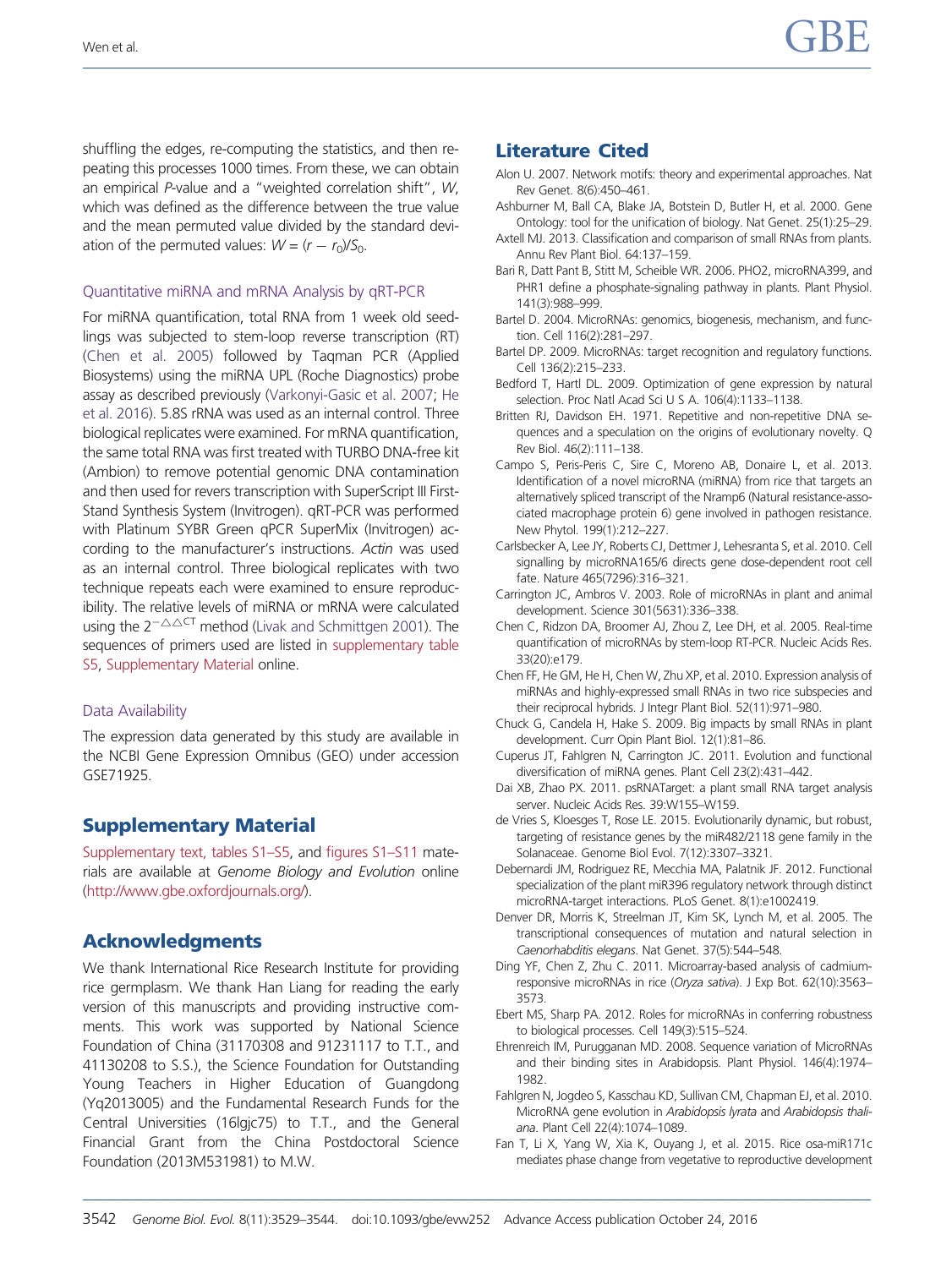<span id="page-14-0"></span>and shoot apical meristem maintenance by repressing four OsHAM transcription factors. PLoS One 10(5):e0125833.

- Fei Q, Xia R, Meyers BC. 2013. Phased, secondary, small interfering RNAs in posttranscriptional regulatory networks. Plant Cell 25(7):2400– 2415.
- Filipowicz W, Bhattacharyya SN, Sonenberg N. 2008. Mechanisms of posttranscriptional regulation by microRNAs: are the answers in sight? Nat Rev Genet. 9(2):102–114.
- Griffiths-Jones S, Bateman A, Marshall M, Khanna A, Eddy SR. 2003. Rfam: an RNA family database. Nucleic Acids Res. 31(1):439–441.
- He G, Zhu X, Elling AA, Chen L, Wang X, et al. 2010. Global epigenetic and transcriptional trends among two rice subspecies and their reciprocal hybrids. Plant Cell 22(1):17–33.
- He L, Xie M, Huang J, Zhang T, Shi S, et al. 2016. Efficient and specific inhibition of plant microRNA function by anti-microRNA oligonucleotides (AMOs) in vitro and in vivo. Plant Cell Rep. 35(4):933–945.
- He ZW, Zhai WW, Wen HJ, Tang T, Wang Y, et al. 2011. Two evolutionary histories in the genome of rice: the roles of domestication genes. PLoS Genet. 7(6):e1002100.
- Herranz H, Cohen SM. 2010. MicroRNAs and gene regulatory networks: managing the impact of noise in biological systems. Genes Dev. 24(13):1339–1344.
- Hodgins-Davis A, Rice DP, Townsend JP. 2015. Gene expression evolves under a house-of-cards model of stabilizing selection. Mol Biol Evol. 32(8):2130–2140.
- Huang K, Whitlock R, Press MC, Scholes JD. 2012. Variation for host range within and among populations of the parasitic plant Striga hermonthica. Heredity 108(2):96–104.
- Hutter S, Saminadin-Peter SS, Stephan W, Parsch J. 2008. Gene expression variation in African and European populations of Drosophila melanogaster. Genome Biol. 9(1):R12.
- Itoh J, Hibara K, Sato Y, Nagato Y. 2008. Developmental role and auxin responsiveness of Class III homeodomain leucine zipper gene family members in rice. Plant Physiol. 147(4):1960–1975.
- Jiao YQ, Wang YH, Xue DW, Wang J, Yan MX, et al. 2010. Regulation of OsSPL14 by OsmiR156 defines ideal plant architecture in rice. Nat Genet. 42(6):541–544.
- Jones-Rhoades MW, Bartel DP, Bartel B. 2006. MicroRNAs and their regulatory roles in plants. Annu Rev Plant Biol. 57:19–53.
- Jurka J, Kapitonov VV, Pavlicek A, Klonowski P, Kohany O, et al. 2005. Repbase Update, a database of eukaryotic repetitive elements. Cytogenet Genome Res. 110(1–4):462–467.
- Kanehisa M, Goto S. 2000. KEGG: kyoto encyclopedia of genes and genomes. Nucleic Acids Res. 28(1):27–30.
- Kanehisa M, Sato Y, Kawashima M, Furumichi M, Tanabe M. 2016. KEGG as a reference resource for gene and protein annotation. Nucleic Acids Res. 44(D1):D457–D462.
- Kawahara Y, de la Bastide M, Hamilton JP, Kanamori H, McCombie WR, et al. 2013. Improvement of the Oryza sativa Nipponbare reference genome using next generation sequence and optical map data. Rice (NY) 6(1):4.
- King MC, Wilson AC. 1975. Evolution at two levels in humans and chimpanzees. Science 188(1126):107–116.
- Klevebring D, Street NR, Fahlgren N, Kasschau KD, Carrington JC, et al. 2009. Genome-wide profiling of populus small RNAs. BMC Genomics 10:620.
- Langmead B, Trapnell C, Pop M, Salzberg SL. 2009. Ultrafast and memoryefficient alignment of short DNA sequences to the human genome. Genome Biol. 10(3):R25.
- Li R, Li Y, Kristiansen K, Wang J. 2008. SOAP: short oligonucleotide alignment program. Bioinformatics 24(5):713–714.
- Li YF, Zheng Y, Addo-Quaye C, Zhang L, Saini A, et al. 2010. Transcriptome-wide identification of microRNA targets in rice. Plant J. 62(5):742–759.
- Liu Q, Wang H, Zhu L, Hu H, Sun Y. 2013. Genome-wide identification and analysis of miRNA-related single nucleotide polymorphisms (SNPs) in rice. Rice (N Y) 6(1):10.
- Liu Q, Zhang YC, Wang CY, Luo YC, Huang QJ, et al. 2009. Expression analysis of phytohormone-regulated microRNAs in rice, implying their regulation roles in plant hormone signaling. FEBS Lett. 583(4):723– 728.
- Livak KJ, Schmittgen TD. 2001. Analysis of relative gene expression data using real-time quantitative PCR and the  $2^{-\Delta\Delta CT}$  method. Methods 25(4):402–408.
- Lorenz R, Bernhart SH, Honer Zu Siederdissen C, Tafer H, Flamm C, et al. 2011. ViennaRNA Package 2.0. Algorithms Mol Biol. 6:26.
- Lu J, Clark AG. 2012. Impact of microRNA regulation on variation in human gene expression. Genome Res. 22(7):1243–1254.
- Luo L, Li WQ, Miura K, Ashikari M, Kyozuka J. 2012. Control of tiller growth of rice by OsSPL14 and strigolactones, which work in two independent pathways. Plant Cell Physiol. 53(10):1793–1801.
- Luo W, Brouwer C. 2013. Pathview: an R/Bioconductor package for pathway-based data integration and visualization. Bioinformatics 29(14):1830–1831.
- Lv DK, Bai X, Li Y, Ding XD, Ge Y, et al. 2010. Profiling of cold-stressresponsive miRNAs in rice by microarrays. Gene 459(1–2):39–47.
- Ma Z, Coruh C, Axtell MJ. 2010. Arabidopsis lyrata small RNAs: transient MIRNA and small interfering RNA loci within the Arabidopsis genus. Plant Cell 22(4):1090–1103.
- Macovei A, Gill SS, Tuteja N. 2012. microRNAs as promising tools for improving stress tolerance in rice. Plant Signal Behav. 7(10):1296– 1301.
- Meng Y, Huang F, Shi Q, Cao J, Chen D, et al. 2009. Genome-wide survey of rice microRNAs and microRNA-target pairs in the root of a novel auxin-resistant mutant. Planta 230(5):883–898.
- Meyers BC, Axtell MJ, Bartel B, Bartel DP, Baulcombe D, et al. 2008. Criteria for annotation of plant microRNAs. Plant Cell 20(12):3186– 3190.
- Miura K, Ikeda M, Matsubara A, Song XJ, Ito M, et al. 2010. OsSPL14 promotes panicle branching and higher grain productivity in rice. Nat Genet. 42(6):545. U102.
- Mortazavi A, Williams BA, McCue K, Schaeffer L, Wold B. 2008. Mapping and quantifying mammalian transcriptomes by RNA-Seq. Nat Methods 5:621–628.
- Navarro L, Dunoyer P, Jay F, Arnold B, Dharmasiri N, et al. 2006. A plant miRNA contributes to antibacterial resistance by repressing auxin signaling. Science 312(5772):436–439.
- Nikolayeva O, Robinson MD. 2014. edgeR for differential RNA-seq and ChIP-seq analysis: an application to stem cell biology. Methods Mol Biol. 1150:45–79.
- Noctor G, Arisi ACM, Jouanin L, Kunert KJ, Rennenberg H, et al. 1998. Glutathione: biosynthesis, metabolism and relationship to stress tolerance explored in transformed plants. J Exp Bot. 49(321):623–647.
- Nunez-Iglesias J, Liu CC, Morgan TE, Finch CE, Zhou XJ. 2010. Joint genome-wide profiling of miRNA and mRNA expression in Alzheimer's disease cortex reveals altered miRNA regulation. PLoS One 5(2):e8898.
- Pelaez N, Carthew RW. 2012. Biological robustness and the role of microRNAs: a network perspective. Curr Top Dev Biol. 99:237–255.
- Rajagopalan R, Vaucheret H, Trejo J, Bartel DP. 2006. A diverse and evolutionarily fluid set of microRNAs in Arabidopsis thaliana. Genes Dev. 20(24):3407–3425.
- Reyes JL, Chua NH. 2007. ABA induction of miR159 controls transcript levels of two MYB factors during Arabidopsis seed germination. Plant J. 49(4):592–606.
- Rifkin SA, Houle D, Kim J, White KP. 2005. A mutation accumulation assay reveals a broad capacity for rapid evolution of gene expression. Nature 438(7065):220–223.